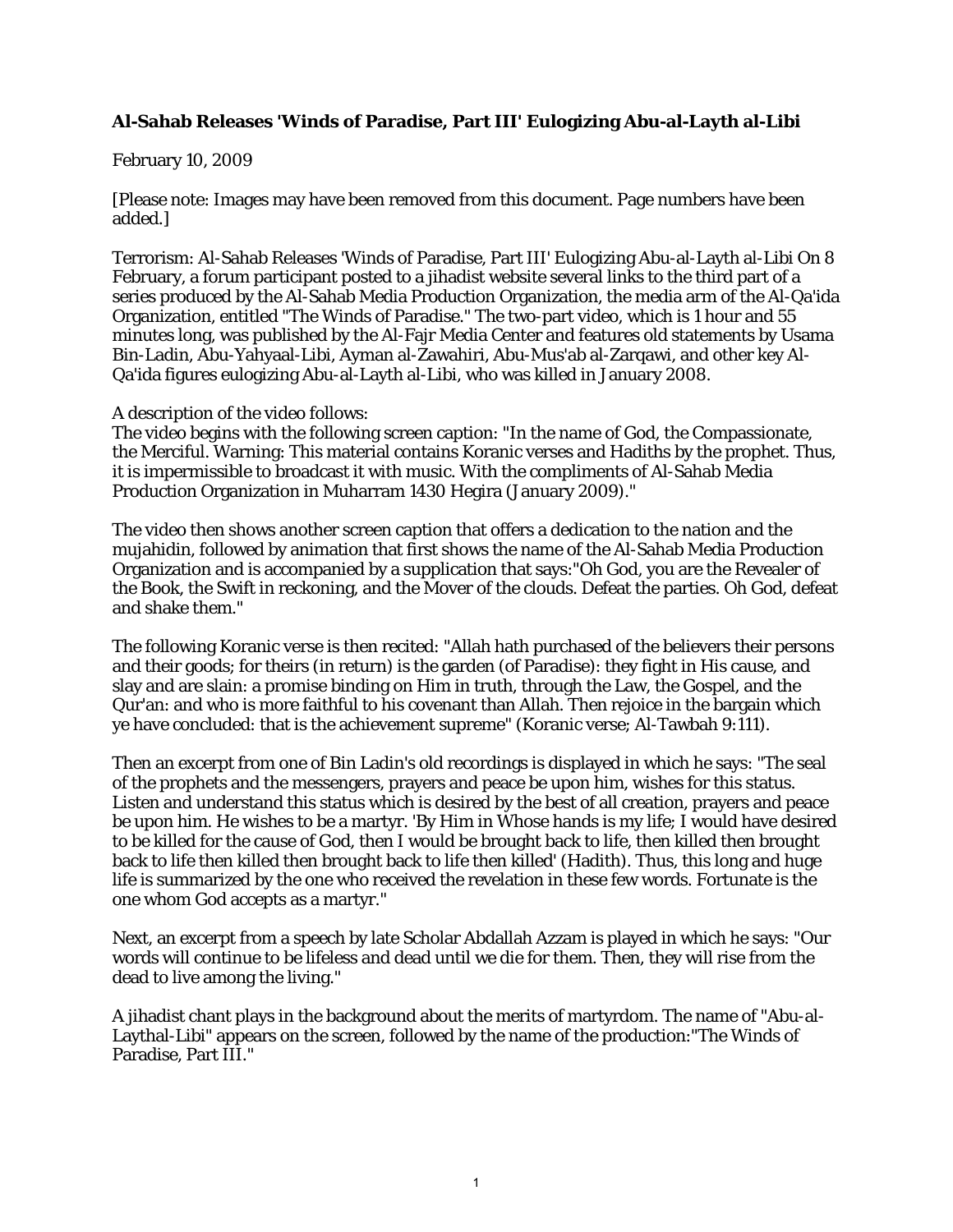Then an unidentified person appears on screen and says: "The holy mosque (Al-Aqsa Mosque) is not an unessential issue which we talk about in our gatherings and meetings; rather it is a fundamental issue in our daily life. We live among the mujahidin, and we hope every day that God sends us and paves the way for us to reach this land. We know quite well that all the preparations we are practicing and all the fighting in the cause of God that we are carrying out worldwide are just preparation and training for fighting against the Jews around the Al-Aqsa Mosque (Jerusalem)."

Then the narrator talks about "strategy adopted by the mujahidin" that is aimed at "exhausting the enemies and undermining their foundation." This strategy inflicted successive "crises" and "defeat" on the enemy. The narrator then asserts that these results required the "blood and body parts of sons of this ummah (Muslim community), either soldiers or leaders, who sacrificed their precious and dear things to uphold the word of monotheism." This is accompanied by photos of many key figures such as Sayyid Qutb, Malcolm X, Abdallah Azzam, Shamil Basayev, Abd-al-Aziz al-Rantisi, Ahmad Yasin, Abu-Anasal-Shami, Abu-Mus'ab al-Zarqawi, Mawlana Abd-al-Rashid, and others.

Then the narrator says:"In this video, we will try to travel in the book of sacrifices of one of these heroic leaders, the book of leader Shaykh Abu-al-Layth al-Libi, may God have mercy on him."

Then Abu-Yahya al-Libi appears and says: "The ummah's leaders in this era are many. The ummah knows them by their truthfulness and stances, authenticity, and sacrifices. This is the reason the ummah trusted them and gave them the lead willingly. We will need much time if we are to mention the names of the leaders who have become prominent in this era, especially during this crusade. However, we want to a have brief pause because it is difficult to summarize the life of a jihadist leader who spent more than half of his life in jihad in one or two hours, not even in one or two days. These leaders are the people who write history and its chapters, not with speeches, words, and ink, but rather with their stances, blood, and sacrifices. Thus, we want to pause to reflect on the life of one of these leaders and one of these heroes, Shaykh Abual-Laythal-Qasimi, may God have mercy on him."

The narrator then talks about the jihad in Afghanistan as "one of the important and decisive moments in the history of the Muslim nation," adding that Abu-al-Layth al-Libi was influenced by Abdallah Azzam's lectures on jihad in Afghanistan.

The video then shows a part of a lecture given by Abdallah Azzam in which he talks about the jihad in Afghanistan and tries to convince the people around him of joining the jihad there. This is followed by the narrator saying that Azzam's words had "the greatest role in reviving the youth's love for jihad and martyrdom in the cause of God."

The video then shows Bin-Ladin giving a lecture in 1422 Hegira, which corresponds roughly to 2001,in which he talks about the important role of Abdallah Azzam, saying:"This great opportunity came, but alas the prominent figures did not move to carry out the duty, while the young people and students of the secondary schools moved to support the words 'no god but God,' and none of the prominent figures moved at all, except for Shaykh Abdallah Azzam, may god forgive him." Someone from the crowd says: "Say 'God is great," and the crowd repeats: "God is great." Then Bin-Ladin adds: "In the modern jihad, the Muslims are following the footsteps of the Afghans, and the Arabs are following the footsteps of Abdallah Azzam, may God have mercy on him, reward him with the best reward given to a scholar for advising his nation, and accept him and his two sons among the martyrs, as God is the Lord and capable of that."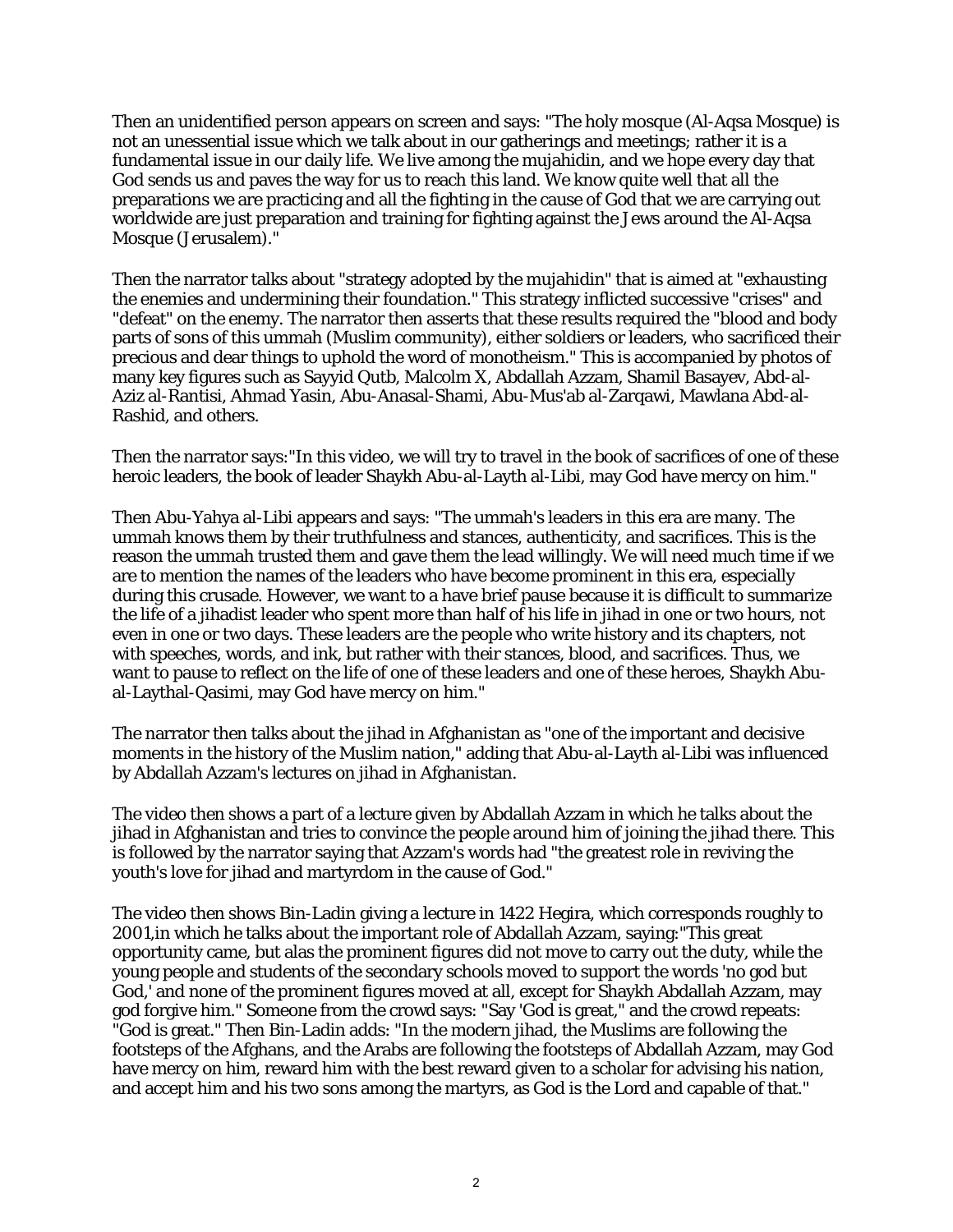This is followed by the narrator and parts of a lecture by Abdallah Azzam on "fear" as the obstacle in the way of jihad for the sake of God.

Then a masked man, who is identified by the narrator as "Abdallah al-Sa'id," a mujahid and companion of Abu-al-Layth, talks about Abu-al-Layth, saying: "Talking about a bold knight, a high mountain, one of the lions of Islam, and a brilliant leader of the Muslim nation's leaders such as Abu-al-Layth arouses feelings in the heart and reminds me of affectionate memories. God blessed and honored me by living with him for about 17 years, during which I lived by his side in the land of hijrah (migration), jihad, and encampment. We used to be together for periods of time and separated from each other by work and tasks for other periods. Shaykh Abual-Layth, may God have mercy on him, is Ali Ammaral-Rujay'i. He was born in 1392 hegira (roughly corresponds to 1972). He was originally from the Al-Rujay'at area in Libya. He was born in Abu-Salim neighborhood, Tripoli, and he grew up there. When God granted him guidance and destined him to take the right path, he engaged enthusiastically in acquiring knowledge as much as his situation and circumstances could allow. This happened despite the situation in Libya as there was a fierce war on Islam and Muslims and a blockage of every way of knowing about this religion, such as shutting down Islamic universities and religious institutes and even schools and gatherings for teaching the Koran were not exempt from this. This tyrant's (Al-Qadhafi) war against Islam and Muslims is not restricted to shutting down the Islamic schools and universities, but rather it is a chain of actions that is continuing until this day, and it has covered all walks of life. He (Al-Qadhafi) devised, out of his nonsense, what he called 'The Third World Theory' that was embodied in his ominous book 'The Green Book' with its three chapters. He claims that it is the solution to all of mankind's problems. Thus, he used it as a source of judgment among people instead of God's Shari'ah, as if God's religion needs this nonsense and these silly issues."

Then Al-Sa'id talks about Abu-al-Layth's migration to Afghanistan, saying: "Once he arrived in the land for which he longed, he joined the mujahidin in 1410 (roughly corresponding to 1988), and was surnamed Abu-al-Layth (father of the lion). His choice was good as he embodied many of the characteristics of this surname: intrepidity and bravery, generosity and openhandedness, and nobility and gallantry. As the saying goes: 'Everyone has some traits that are embodied by his name.' When he arrived in Afghanistan, he started with the religious ritual of preparing himself because it a necessary introductory step to fight the war against the enemies of Islam. He joined the Al-Faruq Camp, which was established by Shaykh Mujahid Usama Bin Ladin, may God protect and shelter him. Once he completed his training period, he joined the battlefields, which are factories of men. His first destination was the city of Khost, in which he encamped and carried out jihad until God granted the conquest of this city to the mujahidin, led by Mawlawi Jalal al-Din Haqqani, may God protect him."

Then, the narrator talks about Abu-al-Layth's interest in acquiring knowledge besides his jihad, and then an unidentified man sitting in darkness talks about Abu-al-Layth, saying:"After we reached the jihadist battlefields and fronts and after we received the first fundamental training, we joined the battlefields and achieved a level of experience, praise be to God. Then there were opportunities to acquire some religious knowledge at the hands of some shaykhs who were in the arena, in addition to some religious courses. We used to say that if it had not been for jihad, we would have been among students. In this regard, we take the example of God's messenger, God's prayer and peace be upon him, who said: 'If it had not been for hijrah (migration from Mecca to Medina), I would have been one of the ansar (people who supported the prophet and his companions after the Hijrah).' We use this Hadith as a proverb in a symbolic way. If any honorable aspiring enthusiastic young man is not one of the mujahidin or a jihadist leader, he should be a student or a scholar. In fact, only unlucky people are neither of the two kinds though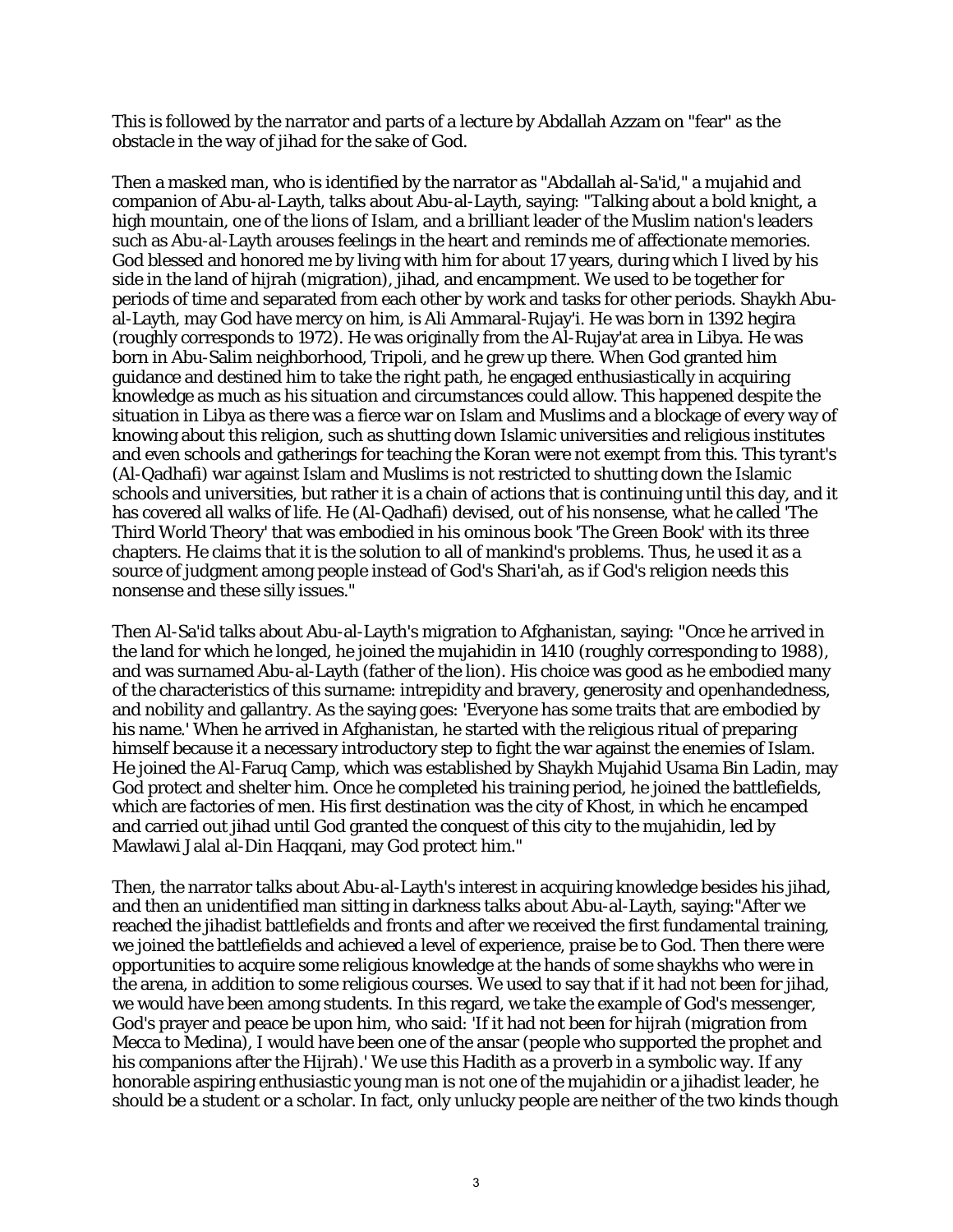they are capable of being so. Nevertheless, a Muslim is always good, praise be to God, Exalted and Sublime be He. The conclusion of what I said is the meaning of leadership. As you know, dear brother, leadership is either theoretical or practical, and the perfect option is acquiring both of them. In the beginning, Shaykh Abu-al-Layth had a tendency to acquire knowledge, and he showed brilliance in this regard through his perfect memorization, clever understanding, persistence, and patience. Thus, he excelled in this regard, and we expected him to be of great status in knowledge. Afterward, he had a tendency to the leadership and practical side of the political, educational, and military aspects so to speak."

Next, the narrator begins to speak about the Islamic groups which were formed in Afghanistan during the Russian occupation, as well as the military experiences they gained. The narrator shed light on the Libyan Islamic Fighting Group whose ranks Abu-al-Layth al-Libi joined.

On the screen, footage then appears showing a group of men including late Abu-al-Layth al-Libi and some other fighters in Afghanistan.

Again, Shaykh Abdallahal-Sa'id continues the biography of Al-Libi, saying: "During this period, he joined the march and ranks of the (Libyan) Islamic Fighting Group which reformed itself in the arena of jihad. He was chosen to be one of the Shari'ah Commission members. Afterward, he completed his training and preparation responding to the order of his Lord, Who says: 'Against them make ready your strength to the utmost of your power, including steeds of war' (Partial Koranic verse, Al-Anfal, 8:60). He was trained in the Salman al-Farisi Camp belonging to the Islamic Fighting Group. As is known, the Islamic Fighting Group is a Salafi jihadist group with a clear, accurate, and fixed methodology which was established for the sake of jihad and to cause God's word to be superior on the land of Libya and to support the mujahidin all over the world. The group offered many sacrifices at the level of its leaders and members alike. Moreover, its leaders are still behind the walls of aggression and injustice in Libya. They are steadfast in spite of the haggles and pressures whose aim is to make them give up and desert their right path. We ask God to set them free and to remain steadfast."

The narrator goes on to speak about Abu-al-Layth al-Libi's jihad against the Soviet Army which caused the collapse of the Soviet Union "as a last nail in the Soviet coffin."

On the screen, footage appears representing fighters in operations in Afghanistan during the Soviet occupation, in addition to the Soviet soldiers' withdrawal from Afghanistan.

Next, an excerpt from an old Bin Ladin recording is displayed: "By God, my brothers, people did not believe that the Afghans could repulse the Soviet Union out of the panic implanted in their hearts to the extent that this panic got its way to the hearts of the best people. When we tried to come to Afghanistan, our shaykhs tried to dissuade us from doing so because of their pity on us, saying that the Russians cannot be resisted. It is a long story. However, when the signs of the possibility that the Soviet Union would withdraw appeared, no one believed that it was going to withdraw because of the great extent of illusion in their minds. People thought that it was a trick by which they wanted to deceive the mujahidin. Some people accused us openly 'are you crazy, do you want to fight Russia?' Moreover, the amirs of the Gulf States said that to the leaders of jihad. Some righteous people said that Russia had an interest in prolonging the war in Afghanistan and that if it wanted to finish the war, it could do so in24 hours. There is no power or might except from God. We complain to God about the great weakness of the ummah. After long battles in which the Afghans sacrificed as you know, and after the huge drainage of the Soviet capabilities, they acknowledge after the war that they spent more than \$70 billion for their war on Afghanistan."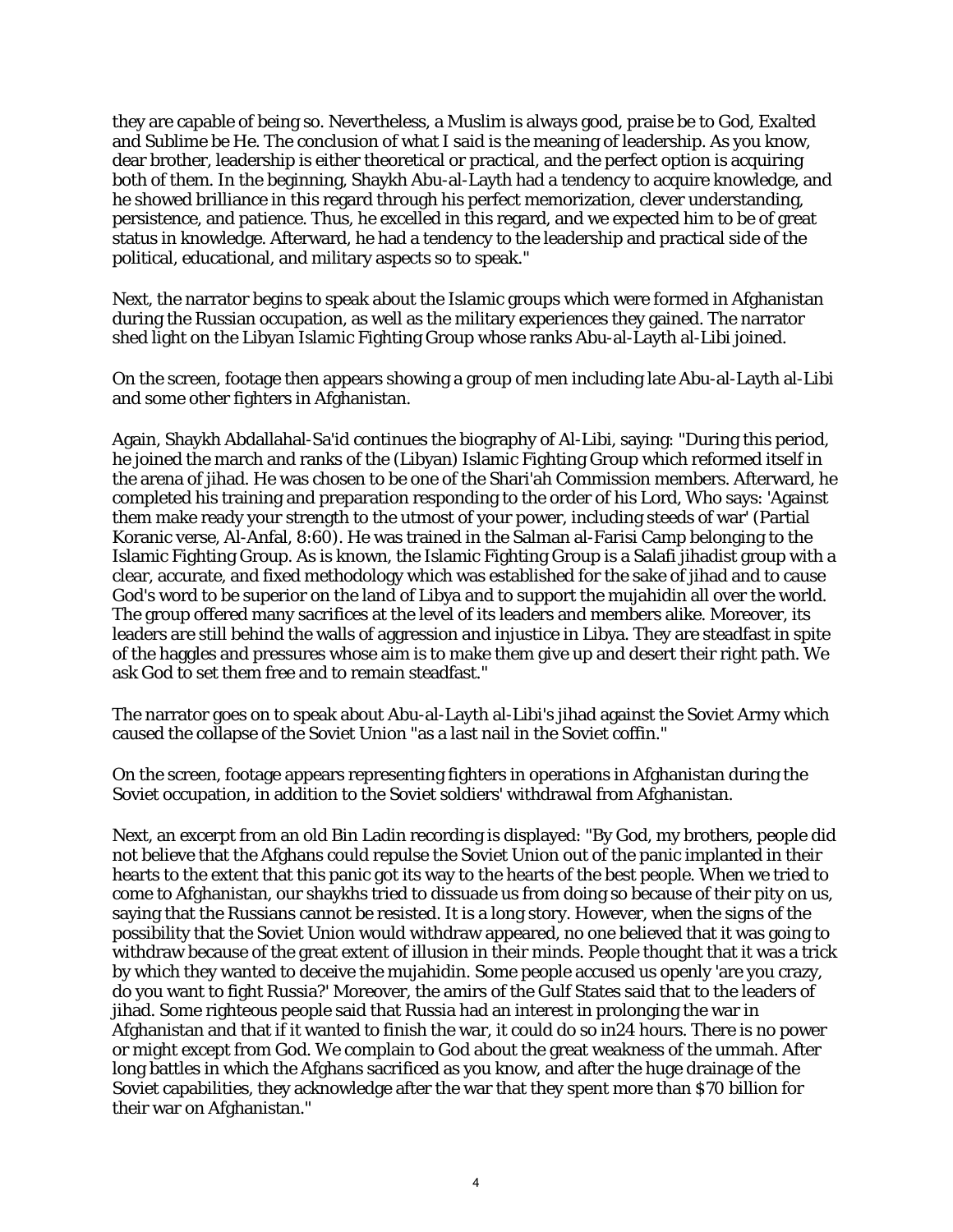Then the narrator continues:"Because of this great victory, the resolution of the mujahidin, who came in great numbers to Afghanistan, increased, and positive signs for the future of the Islamic movements in the Islamic world loomed on the horizon."

Someone named Abd-al-Sattar said in English: "This gave them (the mujahidin) a sense of pride that we can do things, we can achieve things. The Afghani mujahidin who were fighting the occupying force, you know, of the second military power in the world. People here and there were fighting them with AK47s and some hand grenades and defeat them; nobody imagined this. Now, it is the reality and the dream came out to life and why not do it somewhere else."

Again, the narrator says:"The Afghan parties entered Kabul and the conspiracies of the American intelligence and its agent allies in the Islamic world, particularly the Saudi and Pakistani intelligence services, in addition to the love of leadership for which some leaders were known, foiled the unity of these parties. At that point, parties began to fight each other and the fruits of jihad were not picked."

Next, a banner appears on the top of the screen that reads: "Ustaz Yasir, interview in 1428(corresponding to 2008)." This Afghan individual begins speaking in Arabic: "The most difficult jihadist stage was that when the jihadist movement assumed the responsibility of power. My beard became white when I served as a minister in Kabul, and I consider it as the most difficult stage and the most bitter. This made me give up the power and submit my resignation. When the jihadist movement reaches the leadership stage, it will suffer greatly since other stages will be much easier than this stage because it opens for man the doors of tests: the psychological tests from the jinni (spiritual) devil and human devil in addition to the worldly charms. Thus, the battles become numerous; that is, a psychological battle, political battle, scientific battle, and administrative battle, as well as other problems. Steadfastness in these circumstances is difficult. As far as I am concerned, the most grave factor of deviation is the disagreement among them (mujahidin) and the lack of one amir to whom everyone listens and obeys. This was one of the most important factors since (God says): 'And fall into no disputes, lest ye lose heart and your power depart' (partial Koranic verse; Al-Anfal, 8:46). Therefore, if many political movements come into a country which does not have one amir, they can live together. Yet, if there many armies without one amir, certainly, this will lead to quarrels. Hence, my advice to all the jihadist movements in the Islamic world is that in the field of the political activity, you can accept plurality, but at the level of the field of the military action, do not accept plurality. They have either to agree upon a unified military command under the control of one amir or the outcome will be, inevitably, that they will fight each other. If the blood of Muslims is shed by Muslims, this is considered as one of the gravest sins and, after that, how can God forgive and guide them? God will leave them to themselves and they will get lost."

The video then shows footage featuring the war that took place among parties in Afghanistan, and the narrators described how Shaykh Abu-al-Layth al-Libi insisted on dissociating himself from this dispute and strife and how he, along with other members of the Islamic Fighting Group, decided to leave to Sudan.

Next, the video features Abu-Yahya al-Libi saying: "Once some of the mujahidin returned when it became so hard for them to continue there (Afghanistan) in 1993, Shaykh Abu-al-Layth moved to Sudan with some others. In Sudan, he kept on creating the right condition to enter Libya in order to pave the way; to kindle the firebrand of jihad; and to fight the regime of apostasy in Libya which assailed a Muslim people, looted their wealth, wreaked havoc in their life and religion, and left no big or small matter connected to the religion without ridiculing it. Every Muslim who is zealous for his religion must find the desire to avenge or the attempt to seek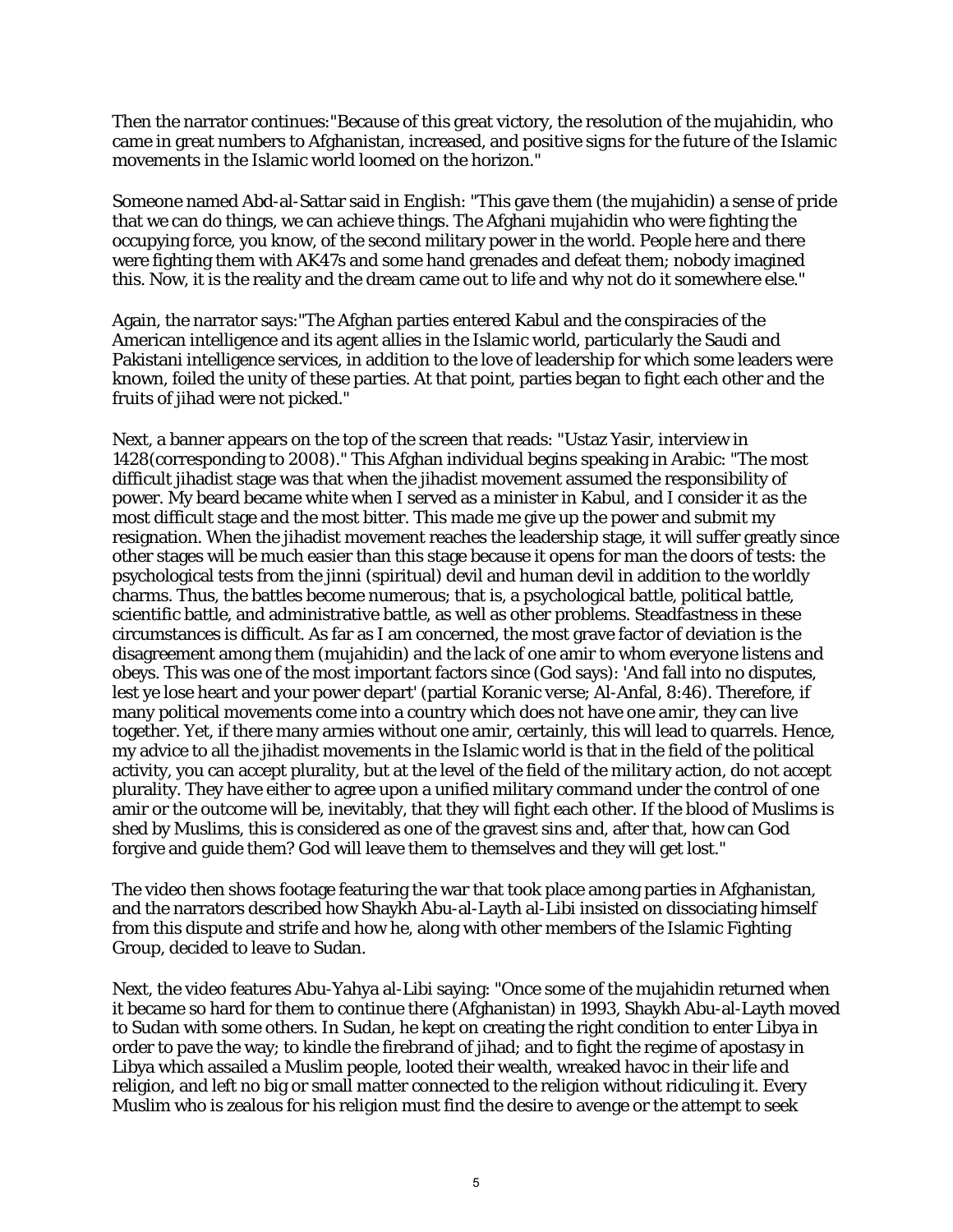revenge for the religion of God the Almighty and the laws of Islam from this tyrant apostate who is still overpowering Muslims there. Shaykh Abu-al-Layth, may he rest in peace, after the creed of jihad established itself in his heart; after he knew the meaning of sacrifice and bravery; and after noticing the support of God to his mujahidin servants, despite their small number, weakness, disunity and despite the strength of their enemies and the technologies by which they fight the religion of God the Exalted, after that he feels and knows that victory is from God and that if man prepared himself with what he can, he has performed his duty and he is only asked to go to the arenas of jihad and to embark on fighting the enemies of God."

The narrator goes on to say:"Abu-al-Layth, may he rest in peace, was chosen to be among the group which the Islamic Fighting Group decided to send to Libya to prepare for the battle against the apostate regime of Al-Qadhafi."

Abdallah al-Sa'id continues:"This was a new stage in his life. He and his brother mujahidin from the Combat Group started to feel how heavy the responsibilities and burdens were. They worked hard to organize their ranks and create the right conditions to enter Libya to prepare for fighting the Al-Qadhafi regime, the apostate, tyrannical regime, which caused the Muslims to taste disaster. He was chosen by the leadership of the Fighting Group to be the first to undertake this difficult mission. He, relying on God, entered (Libya) with knowledge of the great dangers involved. He spent around one year performing a great role in various fields: military, education, the call to Islam, and even social. The most prominent thing they did was to establish a strong and solid base for the group to attract key elements who will operate in Libya. He worked actively to incite fighting the Al-Qadhafi regime, expose its true nature, and expose its crimes, and emphasize that jihad against it is a duty according to the ulema's fatwas. These tasks and actions performed by the shaykh, God have mercy upon his soul, and his brothers were not without risks, and even a test he and his family had to face. Their farm was stormed and his father and two brothers were arrested by the stooges of the tyrant Al-Qadhafi. After some time, they released his father, God have mercy upon his soul, after he faced their torture and tyranny. His being an old man did not save him. His two brothers, meanwhile remained in the Abu-Salim prison until they were killed in the heinous, terrible massacre the regime committed in 1996 inside this prison. In one day, more than 1,200 worshippers, the best of the Libyan people, were killed in this massacre."

Later on, the narrator attracts attention saying: "Before Abu-al-Layth al-Libi entered Libya, we have to speak about an incident that occurred to him, which will be narrated by Shaykh Abu-Yahya al-Libi, and which represented a start of a series of chasing in the history of Abu-al-Layth, may he rest in peace."

Next, the video features Abu-Yahya al-Libi among a group of men and behind him two machineguns. He starts to recount the incident, saying: "He said that when he crossed the Libyan borders riding in a car, he was stopped by the Libyan police. They started to interrogate him asking 'Where have you been?' He replied 'Syria. 'The stamp on the passport was forged by one of our brothers in the 'Ministry of Interior' of the brothers. He did not take care to read the information in the passport which, of course, was forged. Actually, it is the real one since the forged passport is the one issued by the Ministry of Interior and the real passport is the one we made with our own hands. They asked 'Where have you been?' He replied 'Syria.' They asked 'From where exactly did you enter Syria?'He replied: 'From Malta.' They took him out of the car to the police station at the borders, and it is known that the border police station is in Misa'id area, which is a border area and a desert. They took him in and let him sit. They asked him some questions which he answered, and they were not interested so much in him. They started communication with Tripoli about the passport and its number. He said that he was sitting in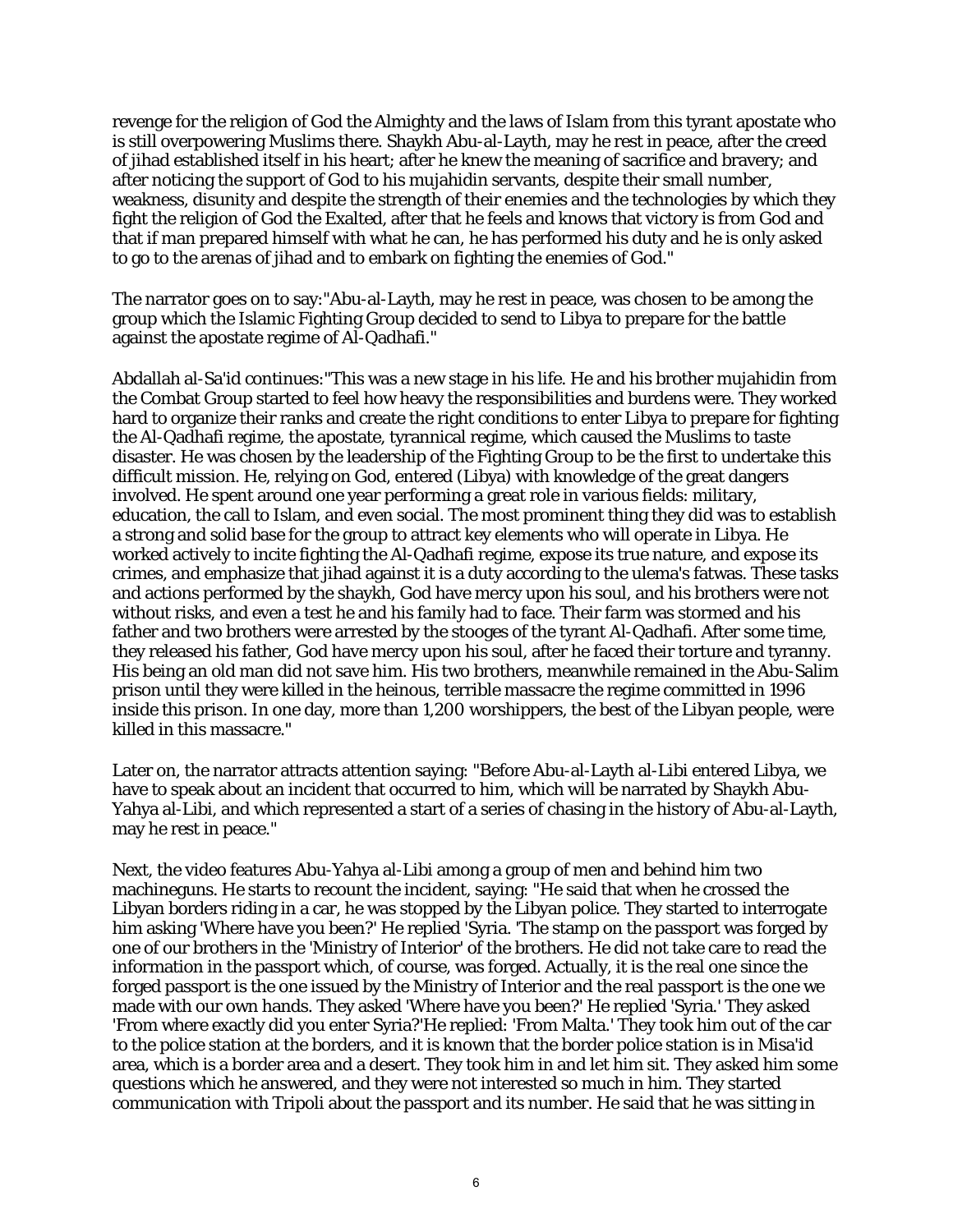the room and the Libyan police started to watch a movie on a TV they have. The movie included pursuits and the one who was chased in the movie managed to escape from the police. He said 'Maybe, it is a sign.' He went out while they were sitting because the matter did not reach the level of taking tough measures and imprisonment. He went out and drank a good quantity of water. He said: 'I took the side of the gate (of the border center) and entered the desert at night.' He started to run. He ran the whole night and when the day began to break, he was tired and thirsty. He slept in the middle of the desert. He used land as his bed and the sky as his cover. He said: 'When I slept, I saw the prophet, peace be upon him, in my dream and he gave me a jar of water. The water was cold and sweet. I woke up while the taste of water was still in my mouth.' He continued to have the same taste for a very long time as he said: 'Whenever I drink water, I find the same taste. 'He goes on to say: 'I woke up energized and not thirsty.' He started to walk. It is a long story. After a distance, he crossed a minefield harking back to the days of the British (occupation), but God saved him."

The narrator says that Abu-al-Layth went back to Sudan because of instructions from the leadership to assume the responsibility of introducing the group to the ulema of the Land of the Two Holy Mosques (Saudi Arabia) and to act as a representative of the group there.

Again, Abu Yahya al-Libisays: 'Afterward, he went to the Arab Peninsula to communicate with the ulema and callers there and to explain the situation of the mujahidin and Muslims in general inside Libya. God enabled him to meet a great number of the grand ulema; including Shaykh Abd-al-Aziz Bin-Baz and others. All of them supported him, as he put it, to wage jihad inside Libya and urged him, along with his mujahidin brothers in the Arab Peninsula, to fight Al-Qadhafi and his group. They assured the apostasy of this criminal and spiteful man. They provided him with advice and instructions and he, in his turn, sent them to his mujahidin brothers."

The narrator says that the regime of Al Su'ud was not happy with the task of Shaykh Abu-al-Layth and his brothers and thus, they arrested them.

Abu-Yahya said: "He stayed at the prisons of Al-Su'ud for two and a half years. As we said, he suffered from torture, battering, and other forms of torment that only God knows. As he told me and all of us in the sessions we had, the interrogators used to insult God."

Al-Libi appears once again, condemning the torture techniques used against Abu al-Layth al-Libi and the mujahidin in the prisons of the Arab and Islamic regimes and praising the repeated "successful" breakouts of the mujahidin from prison.

Footage then appears showing a group of men, including Abu al-Layth, while an unknown narrator is heard praising their breakout from the prisons of Saudi Arabia. The narrator also says that the narrative of Abu al-Layth al-Libi in the prison of Al-Ruways in Jeddah, Saudi Arabia, was posted on the Tawhid Jihad Minbar website, following an interview he gave to the Al-Fajr magazine.

The video later shows pictures of a number of martyrs, followed by footage showing military vehicles and equipment, as the narrator praises the Taliban movement and their leader Mullah Muhammad Omar, who "restored security and peace, ended the infighting between the different parties, and granted power to the command of God in the Islamic Emirate (of Afghanistan)," adding that "all these achievements encouraged the mujahidin to return again to Afghanistan."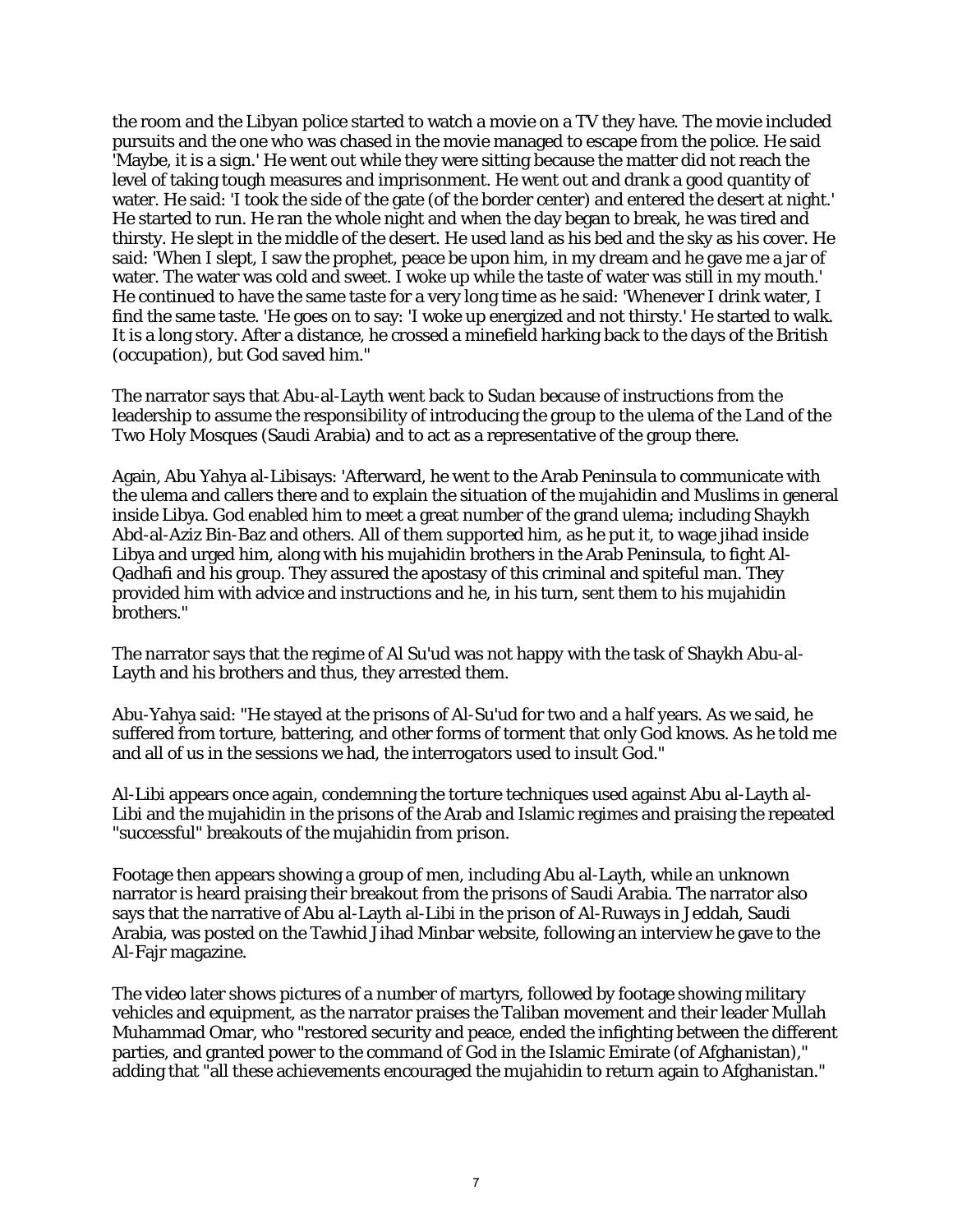Al-Sa'id appears saying:"When Al-Libi escaped from the prisons of Saudi Arabia, he moved to Turkey and stayed there handling several tasks he was assigned, mainly watching the developments in Libya. At that period of time, he was elected to the Shura(Council) of the fighting group. He, may God have mercy on his soul, stayed in Turkey until he went back once again to Afghanistan." Al-Sa'id adds that once Al-Libi returned and settled in Afghanistan, he "contributed to the establishment of the martyr Shaykh Abu-Yahya Salih Abd-al-Sayyid Camp (jihadist training camp), may God's mercy be upon him. During that period, he was lively, working on training his brothers and consolidating the ties between the leadership of the jihadist groups and the amirs of the Islamic Emirate of Afghanistan, mainly the Commander of the Believers Mullah Muhammad Omar Mujahid, may God preserve him and support him against his enemies."

Footage follows showing Usama bin-Ladin and Ayman al-Zawahiri, followed by a scene showing Al-Zawahiri being interviewed by an unknown journalist. The narrator emphasizes the strong ties between Al-Libi and Al-Zawahiri. Next, an excerpt from a speech by Aymanal-Zawahiri is played in which he comments on the character of Al-Libi and his brothers: "God bestowed on Shaykh Abu-al-Layth, God have mercy upon his soul, a great trait, namely, holding on to principles and what he believes is right. He demonstrated patience in doing so, regardless of the difficulties and hardships he faced.  $\overline{I}$  saw him during the many times of hardship and prosperity that our brothers and I had experienced. I only found him to be composed, smiling, and unwavering. Abu-al-Layth did not hold on to his principle only, but he was also keen to remain in charge and the frontline. This trait, although visible in Shaykh Abu-al-Layth, God have mercy upon his soul, is a common trait among the brothers of the combat group. The overwhelming majority of them stick to their principles regardless of the tempests of hardship and the earthquakes of disaster that befall them. The best proof is that their captive leaders continue to stick to what is right, despite all the attempts at temptation and intimidation by the ruling regime in Libya, and even despite the involvement of collapsing leadership from neighboring countries in an attempt to drag them into the quagmire of capitulation and retreat. I ask God to strengthen their hearts and keep them steadfast on the path of righteousness so that they become an example for their mujahidin brothers and the rest of Muslims and so that they would meet Him while He is pleased with them and they are still holding fast."

A still picture of the detained Abu-al-Mundhir al-Sa'idi appears. He is heard questioning the readiness of the people to do well in passing God's test and to follow God and His prophet's command. He also recited a couple of Koranic verses in support of his arguments.

Then the narrator returns and footage of the late Al-Libi and a number of armed men is seen. The narrator says: "All these experiences and trials experienced by Shaykh al-Libi, may God's mercy be upon him, helped shape the leadership attributes in him, one of which his close companion, Shaykh Atiyyah, may God preserve him, will tell us about."

Shaykh Atiyyah appears, his face concealed, saying: "Definitely he has hidden attributes and qualities of leadership which emerged following a good build-up of experience."Atiyyah goes on citing other attributes of Al-Libi, which "turned out very helpful for the blessed jihadist movement and the group to which he belonged."

The video later shows Abu-Layth al-Libi carrying his weapon, while the narrator continues praising Al-Libi's "courage, generosity, and compassion toward his brothers."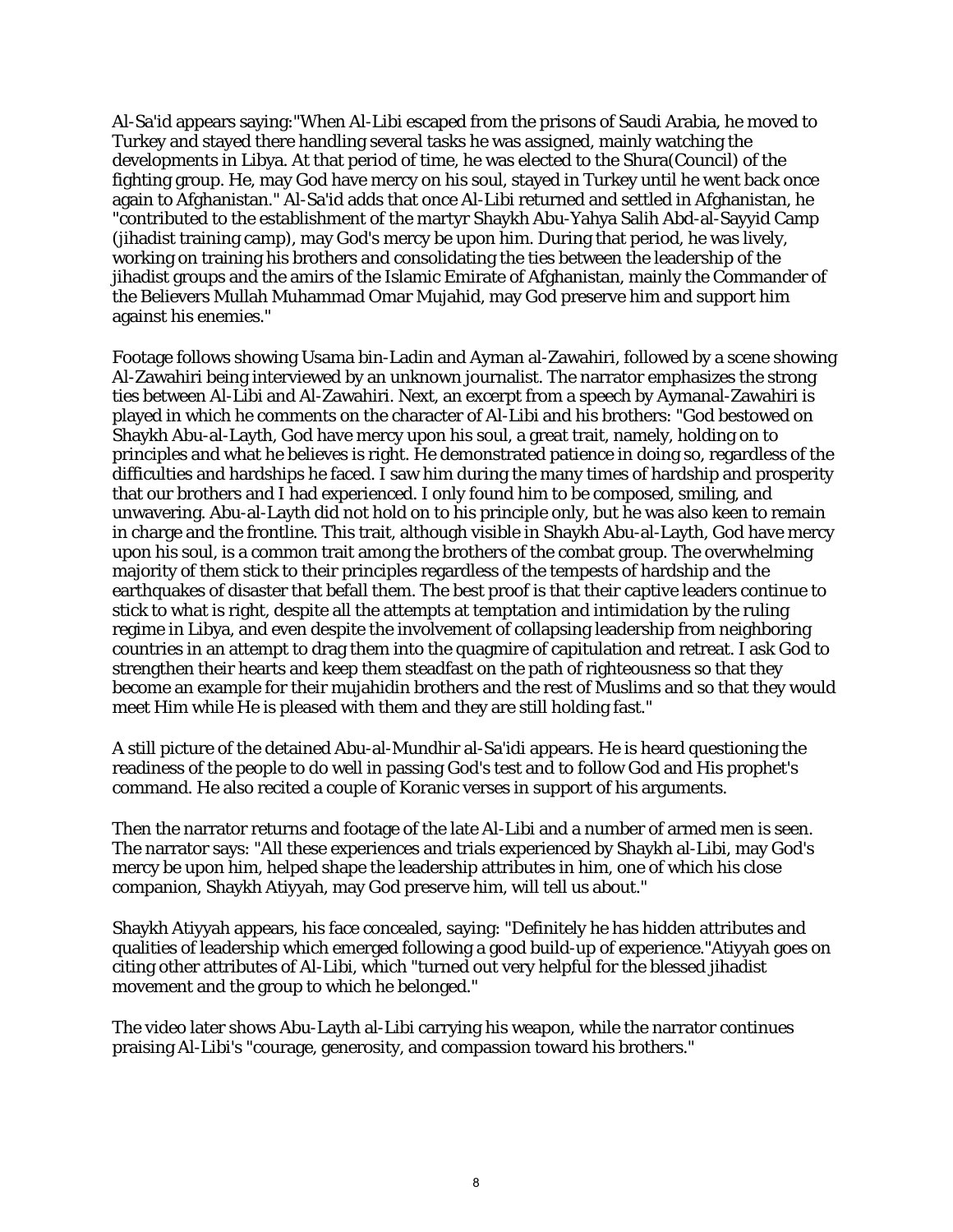During the last minute of the first part of the video, a caption appears that reads: "Al-Sahab Media Production Organization: Where are the grandchildren of Salah-al-Din to liberate Palestine?"

Then as the second part begins, a caption reads: "In the name of God, the Compassionate, the Merciful. Warning: This material contains Koranic verses and Hadiths by the prophet. Thus, it is impermissible to broadcast it with music. With the compliments of Al-Sahab Media Production Organization in Muharram 1430 Hegira (January2009)."

Then another caption reads:"Dedication: We greet our noble nation. Your sons are here on the righteous path. They gathered their steed and answered the calls of victory. They sought out great reward and have sacrificed that which is most dear to them. Some of them have met their destiny while others are waiting."

The video then shows a tent in a dark desert scene. The tent is well lit, has a number of rifles nearby, and the scene pans inside toward an open Koran. The following is recited:"Allah hath purchased of the believers their persons and their goods; for theirs (in return) is the garden (of Paradise): they fight in His cause, and slay and are slain: a promise binding on Him in truth, through the Law, the Gospel, and the Qur'an: and who is more faithful to his covenant than Allah. Then rejoice in the bargain which ye have concluded: that is the achievement supreme" (Koranic verse; Al-Tawbah, 9:111).Then an excerpt from one of Bin Ladin's old recordings is displayed in which he says: "The seal of the prophets and the messengers, prayers and peace be upon him, wishes for this status. Listen and understand this status which is desired by the best of all creation, prayers and peace be upon him. He wishes to be a martyr. 'By Him in Whose hands is my life; I would have desired to be killed for the cause of God, then I would be brought back to life, then killed then brought back to life then killed then brought back to life then killed' (Hadith narrated by Bukhari). Thus, this long and huge life is summarized by the one who received the revelation in these few words. Fortunate is the one whom God accepts as amartyr."

Next, the video shows an old sermon by Abu Layth al-Libi: "Our words will fall dead and silent, lifeless without motion, unless we die for them. Only then will we rise up and come to life to walk among the living."

Next the video shows a lush green field surrounding a golden statue of Abu-al-Layth al-Libi's name surrounded by four metallic rotating pillars bearing images of him. The animation is played to the back drop of jihadist chants praising martyrdom. The animation ends with the title of this production: "Winds of Paradise III, Part II."

Abu Layth al-Libi continues:"The noble sanctuary is not an issue only to be discussed in our gatherings and our forums. Rather, it is a core issue, one that we live out every day. Every day we live among the mujahidin, reviving the hope that God Almighty will facilitate for us the path to reach this plot of land. We are fully aware that all the preparation that we undertake, all our battles for the sake of God Almighty to the east and to the west are in fact preparation and practice for battling the Jews in the Al-Aqsa mosque."

An unidentified narrator is heard speaking as clips of jihadist training and the destruction of Buddhist statues and poppy seed fields are shown: "The Islamic Emirate was successful in providing support and assistance to the mujahidin across the world. It has opened its land for them to fulfill their obligation of immigration, preparation, and jihad. It has also ruled by the jurisprudence of God and eradicated the farming of drugs, something that did not settle well with the nations of the non-believers, led by the pharaoh (tyrant) of our time, America."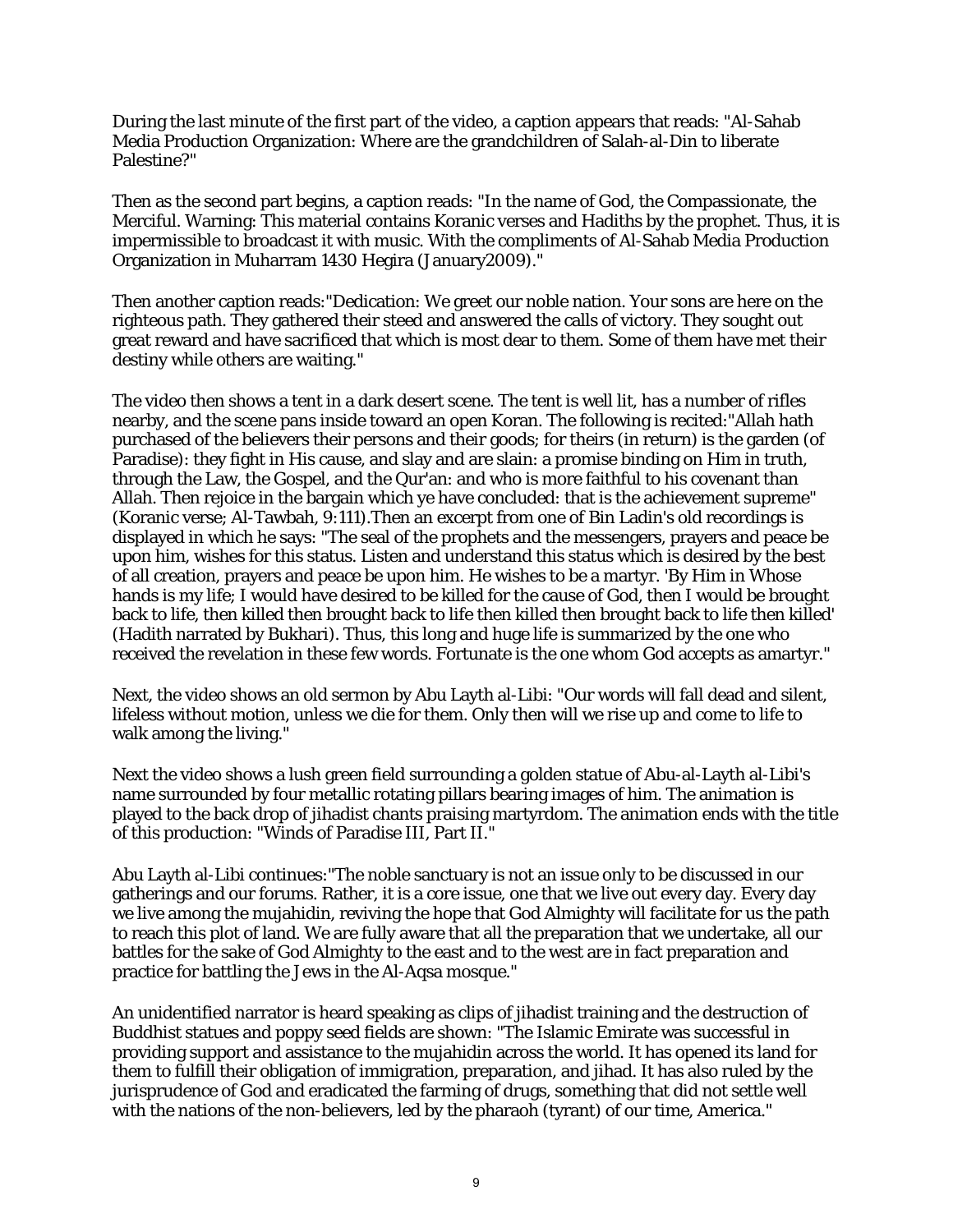The video then shows US military preparations for war plus images of the September 11 Commission Report. The narrator continues: "America began to prepare to strike the Islamic Emirate. This was supported by the congressional 9/11 Commission Report, which included the following: By the end of a deputies meeting on September 10, officials formally agreed on a three-phase strategy. First, an envoy would give the Taliban a last chance. If this failed, continuing diplomatic pressure would be combined with the planned covert action program encouraging anti-Taliban Afghans of all major ethnic groups to stalemate the Taliban in the civil war and attack Al-Qa'ida bases, while the United States developed an international coalition to undermine the regime. In phase three, if the Taliban's policy still did not change, the deputies agreed that the United States would try covert action to topple the Taliban's leadership from within. The deputies agreed to revise the Al-Qa'ida presidential directive, then being finalized for presidential approval, in order to add this strategy to it."

Then footage from September 11th is shown, and the narrator continues: "In a preemptive move, the mujahidin, with the grace of God, were able to deliver a blow to the US military and financial infrastructure. This led to the exposure of the enemies' cards and undermined his plans.

"After the two glorious raids, preparations were under way for the imminent crusader campaign against Afghanistan. Shaykh Abu Layth, God rest his soul, was tasked with leading one of the units set to defend Kabul.

Next, Shaykh Abdallah Sa'id says: "The shaykh, God rest his soul, remained ready for battle and jihad. He was patient and sought the reward of God as he took part, along with his brothers, in calling for jihad and to cleanse the land of the elements of the Northern Alliance and until the start of the vicious attack by the worshippers of the cross, along with the apostate followers, against the Muslim lands of Afghanistan. It was then that he took charge of a number of his combatant brothers and directed the battles until the final moment of the fall of Kabul. During these battles, his younger brother, known as Abd-al-Hakim was killed on the frontlines along with a group of his mujahidin brothers."

This is followed by another narrator saying: "The battle waged on and the US bombardment intensified against the known locations of the mujahidin, and their woes worsened, especially since the bombardment targeted the weak from the children, the women, and the elderly. This put the mujahidin under a lot of pressure so they decided to head for the hills and begin a campaign of guerilla warfare. Shaykh Abu-al-Layth was among those who headed for Khost and from there to the mountains of Shahikut. It was there that the first battle between the Americans and the mujahidin took place."

Abu Layth al-Libi then says:"I say our situation deteriorated. After God had destined for the Afghan Emirate to fall and during our difficult and challenging situation as we were scattered and stretched thin, whether it was us or our Afghan brothers, our situation and our efforts were expended in trying to unify (forces) and picking up the pieces. We lived through a time spent searching for safe havens that would protect us from the brutal tyrant and its unbiased consumption. God made it feasible for us through His graces and gentleness to carry out military operations in the depths of Afghanistan and here and there. These operations revived spirits and returned hope, specifically in the operation, and at that time, the series of battles in the great Shahikut that could have only taken place with the grace of God, to whom belongs might and majesty, and with His support and aid. This was the battle that shook the Americans first, because it showed them that there are those who are able to initiate, coordinate, and plan and doubly retaliate. With the same effect, praise be to God and our mujahidin brothers, it gave hope and made Muslims in general, and specifically our brothers in Afghanistan, feel that the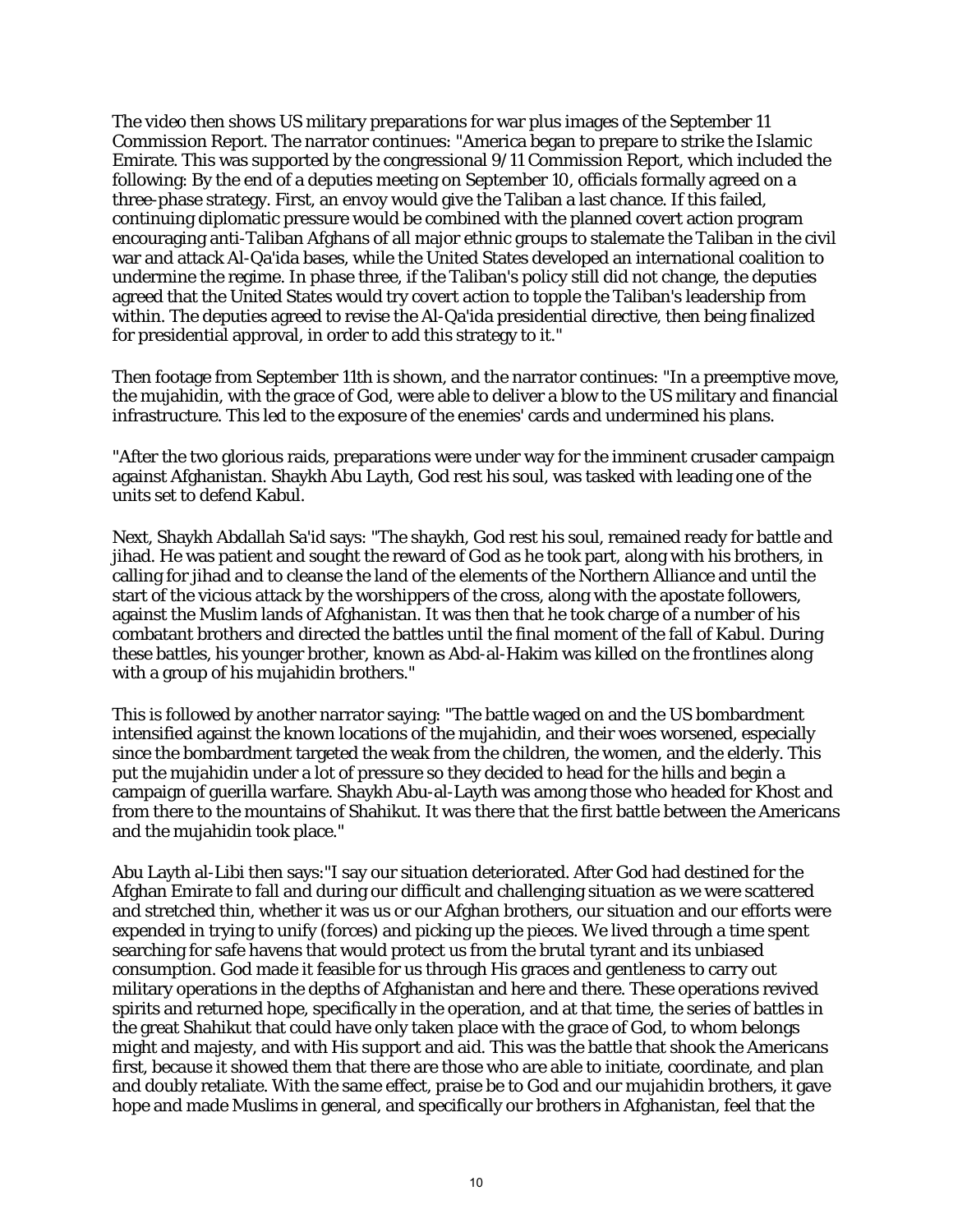mujahidin are able to carry out strong organized operations that are able to stop the enemy and rush to strike it, first and last, praise be to God. One of the successes granted by God in these operations was that He facilitated for it rational leadership in Mulla Sayf al-Rahman Mansur, who is a well-known leader in Afghanistan. He had many responsibilities during the days of the Islamic Emirate. God, to whom belongs might and majesty, supported him and made him committed to supporting his Arab and Uzbek mujahidin brothers. We ask God Almighty to bestow mercy upon us and gift us with the likes of him."

Next, a jihadist chant plays in background along with video of mujahidin who are wounded, being beaten by soldiers, bound, and taken away as an unidentified narrator says: "The mujahidin continued to face successive trials and tests. Many of them, God rest their souls, became martyrs and many were imprisoned, may God liberate them, especially after a series of betrayals and abandonment. This stage represented the toughest and most difficult time during the jihadist movement. "

The video then shows Shaykh Atiyatallah with his face obscured, discussing Abu al-Layth al-Libi's experiences during this time: "Indeed, it was a time of hardship and suffering. It was a test for everyone. As God Almighty said, 'Allah will not leave the believers in the state in which ye are now, until He separates what is evil from what is good' (Koranic verse; Al-Imran; 3:179). The situation resembled what God has said of the different types of people from believers to hypocrites in Al-Ahzab (chapter in Koran). Only God holds power and strength. He who was committed remained steadfast and he who deviated fell. We ask God Almighty to firmly establish your hearts in the religion of truth. Abual-Layth, God rest his soul, was one of the men who during this stage, stayed committed and agreed to face the challenges with courage and chivalry. May God reward him for his contribution to Islam and Muslims. In the case of those who have fallen, be it proselytizers, those associated with secularism or religion, or any type of people, a sensible and rational person must reflect and take example and ask why they erred and fell. They made the wrong choice and it was said of some people, God forbid, that they stand in the ranks of the non-believers and the evils of apostasy, taking their side and aiding them against the mujahidin and making every effort to hand the mujahidin over to them. This is all as a result of God abandoning them for reasons upon which people should reflect. God does not oppress anyone. Forsaking jihad, being friendly with the apostates, living under their rule, and having intimate relations with them will lead to no good."

Next the video shows scenes of mujahidin in everyday life as the narrator continues: "With the grace of God, the commitment of those who stayed steadfast for the truth, and the persistence of the lions of Islam to continue jihad, among them Shaykh Abu al-Laythal-Libi, God rest his soul, things started moving, praise be to God, on the Afghan front."

Mustafa Abu-al-Yazid is shown speaking in front of a black background with a gun behind him: "Here were call a testimony for history that Shaykh Abu al-Layth, God rest his soul, is a member of one of the first Arab groups that returned to fight in Afghanistan immediately after the retreat. In an early stage immediately after the retreat, he coordinated with the leader of the mujahidin in Al-Qa'ida. After that, they sought to unify their efforts and upgrade them through coordination. A meeting was held which I attended. Abu al-Layth came and asked to hold a meeting of a Mujahidin Shura Council at that time. We had consultations and deliberations, but God, to whom belongs might and majesty, did not enable us to meet for this shura (council). He cried intensely and left for someplace to sleep and fell asleep from his intense crying. This proves how cautious he was about uniting Muslims and their voices."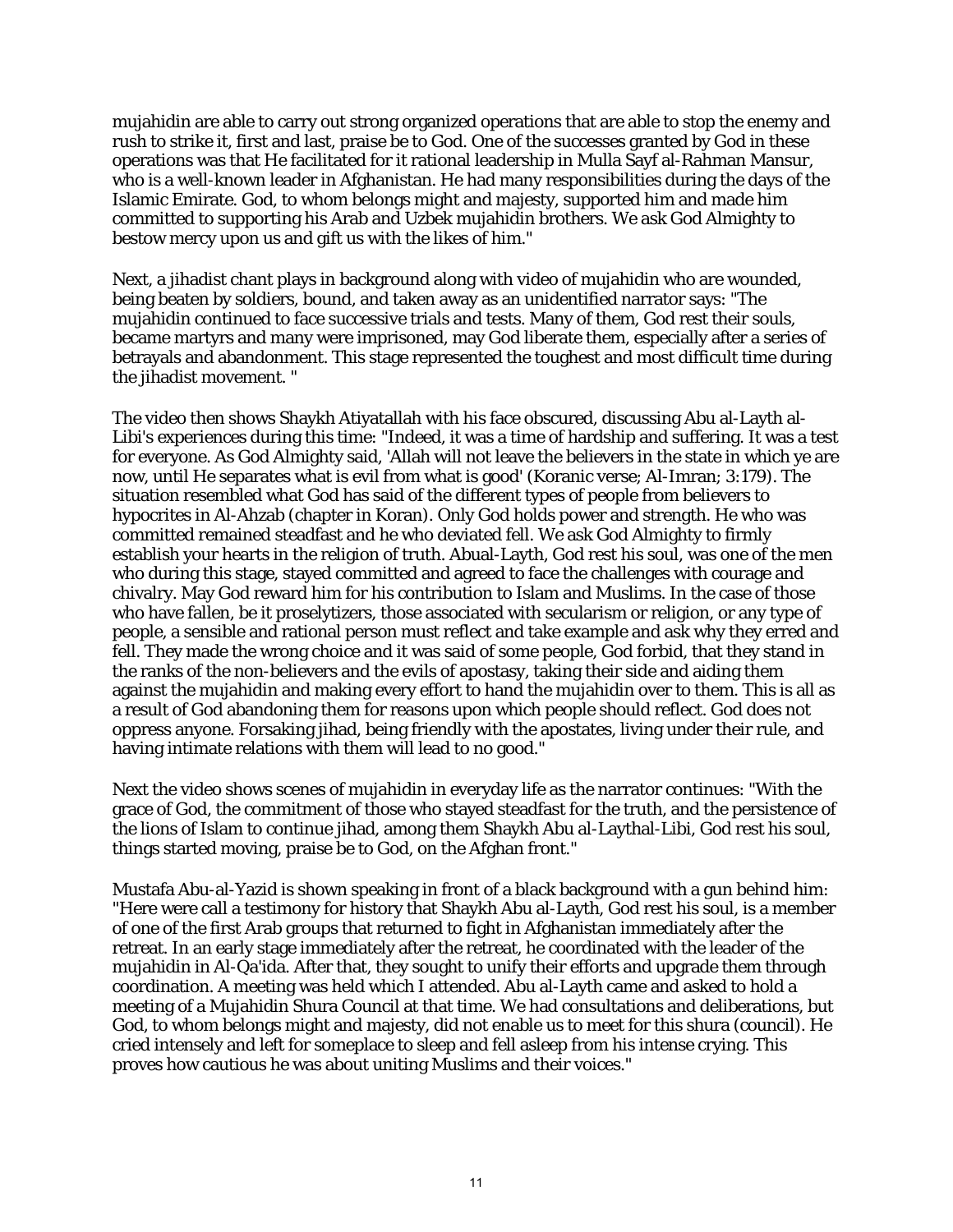Next scenes of mujahidin carrying medium weapons are shown and the narrator adds: "After that, which was approximately 1423 Hegira, or close to 2002, the mujahidin continued their attempts to unite their ranks, intensify their efforts, and pick up the pieces to fight the invading Crusader forces.

(Mustafa Abu-al-Yazid speaking in front of a black background and gun behind him)

"After that, he was visited by brothers who passed away and are now near God. Shaykh Abu al-Hassan Al-Misri al-Sa'idi, God rest his soul, and Shaykh Abu Jihad al-Misri, God rest his soul. They went to him and spoke with him on the issue of unity. He had a heroic position, a courageous position, a position of someone who wants the truth and seeks it. He took the initiative and agreed to their offer and said to them, 'I am ready for whatever you ask of me. What do you want? I will sign a blank paper where you can write all of your conditions down. I am ready to work with the brothers in Al-Qa'ida in Afghanistan, but I do not hold the decision on us going in to fight with the brothers in Afghanistan; the brothers in Al-Qa'ida, that is. However, I will leave this decision up to the brothers to make, but what I do control is the fact that at this time I am under the command of Shaykh Usama bin Ladin in the Al-Qa'ida of Jihad Organization in Afghanistan. Of course, everyone is under the command of the amir of believers in Afghanistan."

This is followed by an unidentified narrator saying: "America's plan, after its occupation of Afghanistan and the induction of an agent government, included two matters:

"The first was establishing oil pipelines from the Caspian Sea to the Gulf across Pakistan.

"The second was reinstating the farming of drugs and benefiting from its trade, especially after the Islamic Emirate was able to prohibit farming it. America was successful at achieving the second part of its plan, and Afghanistan has become the largest source of drugs in the world. Praise be to God, it has failed at achieving the first part. This by virtue of God was accomplished through the increase of operations by the mujahidin in Afghanistan. This issue pushed it to hasten its invasion of Iraq after the New York and Washington invasions had pushed that back two years. One of the goals was occupying Iraq and from there. The rest of the countries in the Middle East were to take control of the greatest storage of energy in the world and achieving the dream of the Jews of a greater Israel. Iraq was indeed invaded, the infidel Al-Ba'th administration was overthrown, and as a result the Iraqi army fled the battlefield. Treason was the characteristic feature of this war."

Next, Shaykh Atiyatallah, with his face obscured, says: "It was a test for everyone as I told you: everyone, Muslims and infidels, individuals, groups, and countries. Treason was the malignant disease that destroyed the nation and through which the enemies won every time. Unfortunately, every time the nation was attacked by the enemy, the enemy was met by convoys of traitors ready to serve, be slaves, and follow him for worldly greed and the morsels that could be collected. This was the thing that confused reformers and worried the good and righteous people. Betrayal from within, betrayal from the without, betrayal after betrayal. Rejectionist Iran was naturally ready to betray and was waiting for the opportunity, circling and lying in wait for the nation. So it was not strange that it would join alliances and support the treacherous Shiite alliance in Iraq represented in the Badr forces (Corps) and others and which used to protect the Americans. The Saudi regime and other states in the (Arab)Peninsula provided money and military bases to the invading crusader forces and never failed in their cunningness and malice towards the nation. May God let them down. As for Egypt, of course the Suez Canal remained opened to the passage of the crusader navy fleets, while Yemen opened its harbors in order to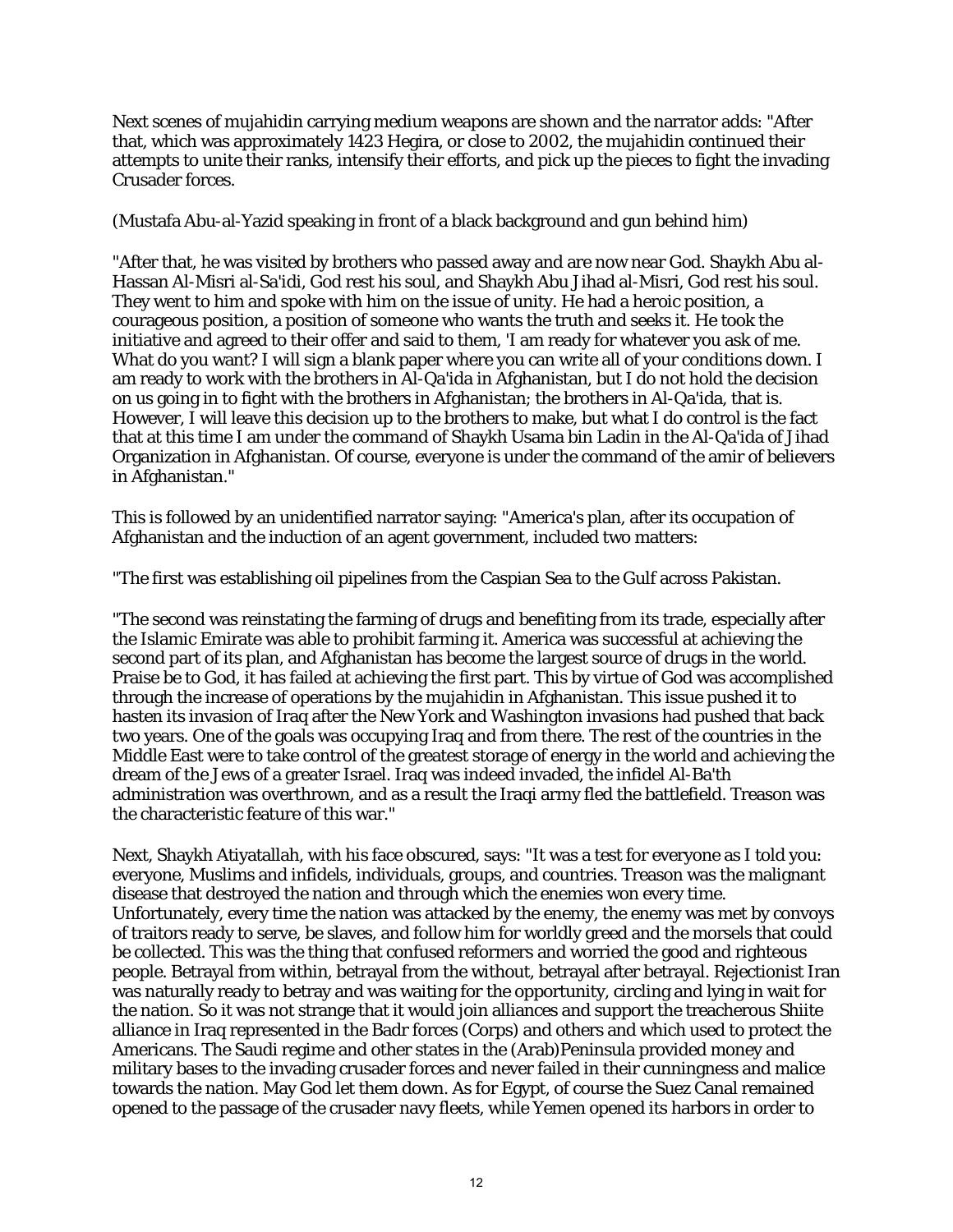provide these fleets with fuel and provisions, and so were all the agent governments in the Islamic world. They did not save any effort in standing by the side of America, the pharaoh of the age. But this is the norm of God, the Great and the Almighty, to set people against each other in order to test them: 'We have made some of you as a trial for others: will ye have patience? For Allah is One Who sees (all things)' (Koranic verse Al-Furqan; 25:20)."

The narrator is then heard saying: "Following the betrayals and fleeing from the battlefield, a group of migrant mujahidin and supporters, with the amir of martyrdom and the lion of Islam, Abu Musa'ab al-Zarqawi, may God have mercy on him, managed with the grace of God to raise the banner of jihad in Iraq. This group attained what some thought was impossible. It humiliated America and crippled its expansionist plan in the region."

Next Al-Shaykh Abu Musa'abal-Zarqawi is heard saying: "My dear nation, I speak to you and am not trying to mislead you, for I am hoping to find in you an attentive ear and a mindful heart for the people of righteousness do not mislead. When the crusader enemy entered Iraq, intended to dominate the nation, and enable the state of Zion's children from the Nile to the Euphrates, God enabled your mujahidin children to stand in the face of the fiercest crusader campaign that attacked the Muslim countries. They stood in the face of this encroachment for three years and more, during which time they spared no effort and saved neither what was dear or precious. They sacrificed their beings and what was invaluable to them: wealth, time, honor, and themselves. They tolerated the fierce attack militarily, economically, and from the media only to defend you, your religion, your children, and in zealous defense of your sanctities. So God dispelled them, scattered them, and made their defeat public in front of everybody.

"Your children are now, with the grace of God, performing one invasion after the other and carrying out one attack after the other. They, therefore, with the grace of God, are holding the reins of the battlefield. My dear nation, we in Iraq are very close to the land of the messenger of God, prayers and peace be upon him. We fight in Iraq while our eyes are on Jerusalem that cannot be retrieved except by the Koran that guides and the sword that awards victory 'but enough is thy Lord to guide and to help' (Koranic verse Al-Furqan; 25:31)."

On the screen, a caption written in Arabic says "An American tank in Tall Afar, while the narrator adds: "Shaykh Abu Layth al-Libi, may God have mercy on him, out of a sense of duty in achieving victory and giving counsel, used to communicate with the mujahidin brothers in Iraq and at their head, his lifelong friend and companion, Shaykh Abu Musa'ab al-Zarqawi, may God have mercy on him."

Shaykh Abu Layth al-Libisays: "Oh how wonderful, oh you children of Al-Fallujah, Oh how wonderful, oh you children of Al-Fallujah. By God you have raised our heads high, high, high up in this land. Oh God, do accept from them their martyrs. Oh God, heal their wounds. Oh God, enhance their victory and strengthen it. Oh God, Lord of all creation. As for you, oh you honorable mountain, as for you oh you the prepared and stubborn rock in the way of the infidels, the apostates, the enemies, and the crusaders, as for you, oh the raiser of the banner, as for you, oh you the imam of religion in this era, as for you, oh you the dear one and the core of the heart, as for you who has captured us, as for you, oh you whom we have been faithful to for your love of God, the Great and the Almighty, as for you oh you Zarqawi, the apple of the eye, the love of the heart, the blue of the sky, the star of our horizon, may God accept you. We ask God, the Great and the Almighty to hear you. By God I never heard a word from you but have learned from it many lessons in this era. By God, God has given you much so beware not to deny Him. By God, God has elevated you, so beware of being ignorant of the ways by which God, the Great and the Almighty, has denounced those He had elevated. How wonderful is your labor so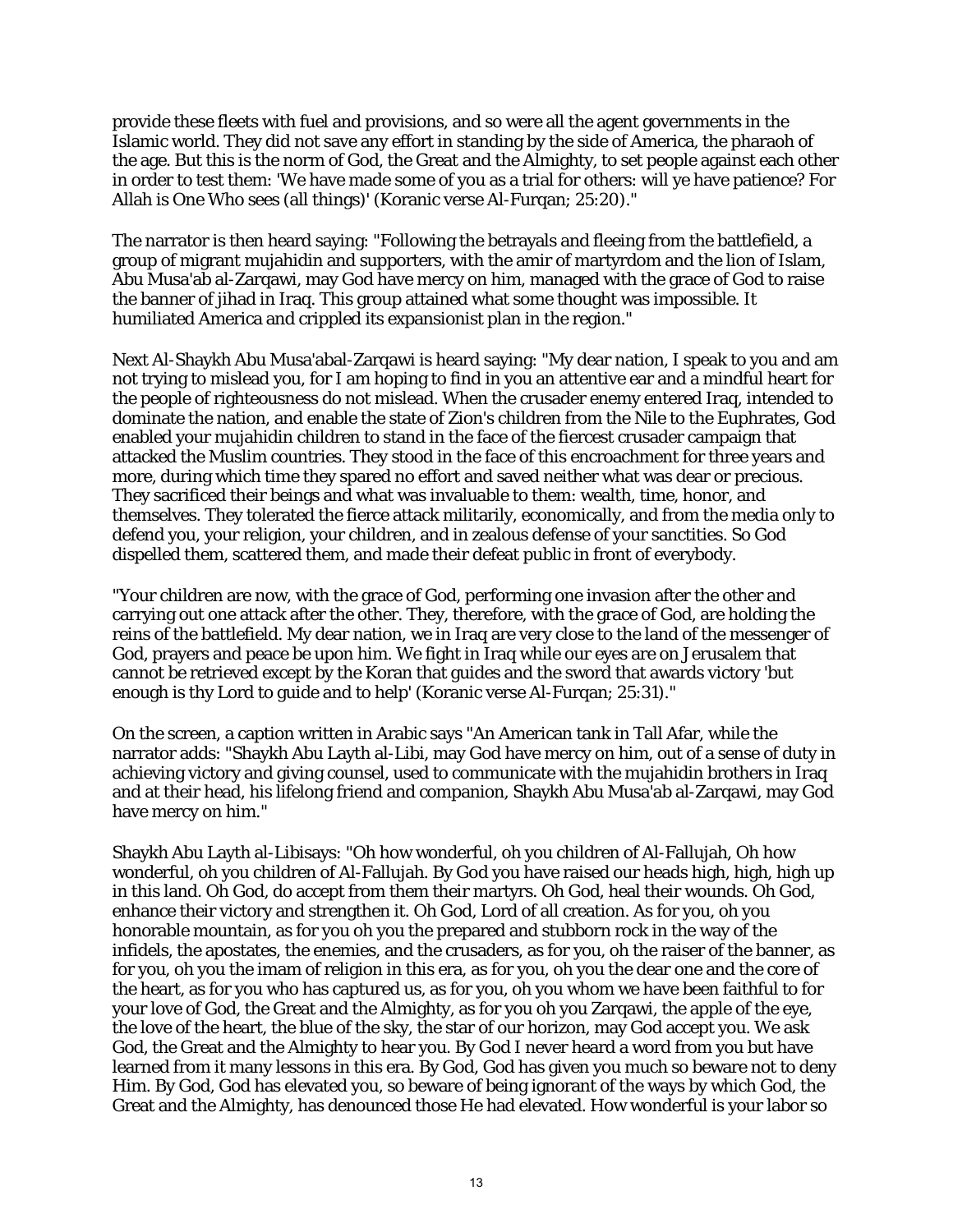beware my brother Musa'ab(al-Zarqawi), beware my brother Abu Musa'ab, for by God, we do see you in this era as one of the imams of religion. We ask God, the Great and the Almighty, tore in force your religion in your heart. We ask God, the Great and the Almighty, to maintain you. By God you have raised us high. By God, I do praise God, the Great and the Almighty, day and night that you did one day love me in God. By God, I have never been proud of anything, other than Islam and jihad, except your love. Oh God, I did love him purely in You."

The narrator follows:"Such victories in Iraq had a great effect in raising the morale of the mujahidin in other battlefields, especially in Afghanistan's battlefield where the mode of operations started to escalate and where Al-Shaykh Abu al-Layth(al-Libi), may God have mercy on him, led many of them. Storming into the enemy's centers started to take place successively and God granted the mujahidin martyrdom operations in the heart of Kabul. The escalation of military activity had a positive effect on the mujahidin in particular and on Muslims in general."

Shaykh Mustafa Abu al-Yazidis then heard saying: "After the fighting started in Afghanistan and jihad started there, the American occupation of Iraq took place. The mujahidin in Iraq repelled this aggression and great operations, victories, and considerable attacks took place in Iraq. This had a great effect on the morale of jihad in Afghanistan, so the mujahidin's morale was boosted and they started carrying out great operations inside Afghanistan. These operations expanded until they covered most of the states and reached the depth of Kabul. Our martyr Shaykh Abu Al-Layth, God rests his soul, played a significant role in the fighting. He prepared and trained the mujahidin. He also taught them courses and incited them for jihad for the sake of God Almighty. In addition, he participated in planning and executing the same operations. He took part in the operations. God, Exalted in might and full of majesty, granted him and the brothers who accompanied him to victory in several battles. Also, many brothers fell as martyrs at his hands and returned to their Lord. He faced martyrdom as well.

"He, God rests his soul, played a major role in military operations. He was at the frontline. This resulted in the affection that the mujahidin had for him and their acceptance of him. He was with them in all battles in the planning and execution phases."

Next the video shows five individuals standing in a rural area during a thunderstorm as Shaykh Abu Laythal-Libi is heard saying: "Oh you who leave the battlefields, Oh you leaders of the companions, honor is in the fields. Honor comes after war and hardship. Disfigurement does not come with pens and writing. God gets surprised by a few men who prove the incapacity of some companions. God grants victory to those who seek victory of the religion. God grants honor to men who are his people."

Then the image of five masked men and Abu Al-Layth training one of them on manning a machinegun is shown. The narrator continues: "This progress that battle fronts have witnessed did not come as a sudden event. Rather, it was the result of extensive programs of readiness and training besides the success granted by God."

Shaykh Abu Layth al-Libiadds: "There is no doubt that those who do not know Afghanistan, its proud people who perform jihad, the status of the mujahidin, and images of jihad, especially the fighting, would be surprised and stricken by this success and this shift. This applies to the enemies. In reality, this shift is not surprising to the mujahidin because they have vested the most costly of their possessions throughout this period. That is their souls. They also sacrificed the most prominent brothers as martyrs for the cause of God in order to awaken the ummah (Muslim community). They shed blood and flooded the rivers of jihad with its falls for the sake of God throughout these years. You will find out that those among the mujahidin who believe in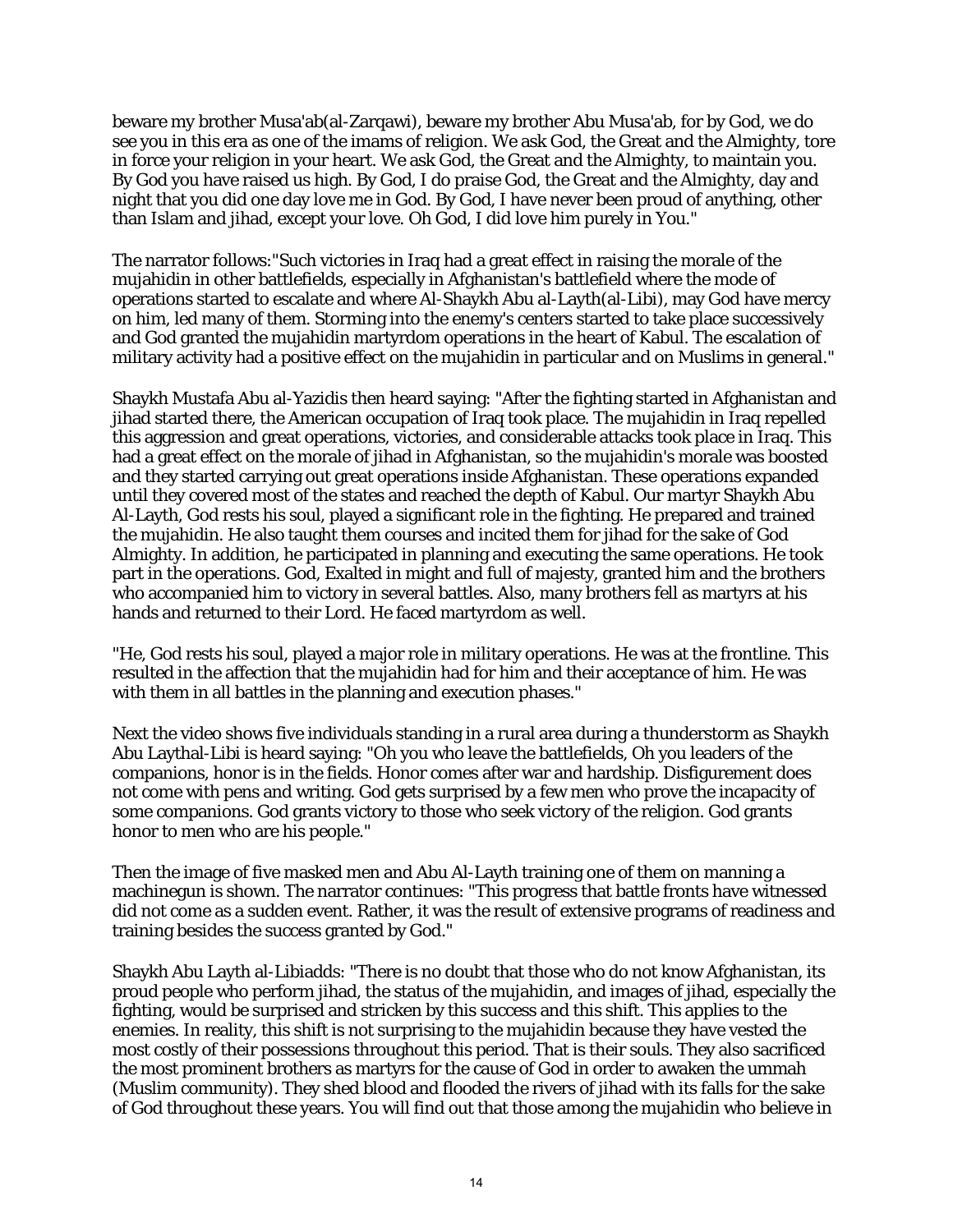patience, firmness, sacrifices, and courage have vested that and did not cease doing so during the worst circumstances. You will find them at the fronts. In their worst circumstances, they conduct training, they engage the ummah, they awaken the zeal of those who are scared, and they boost the zeal of those who are incapable. They accompany and engage scholars in order to awaken them and lead them to their true fields. God, Exalted in might and full of majesty, granted them this patience and firmness which the ummah has perceived as something supreme that elevates its esteem."

The next video clip shows Abu Layth conducting marksmanship training in an open range with eight individuals as the narrator continues: "Shaykh Abu Layth, God rest his soul, was very committed to improvement programs of military training. Praise be to God, these programs are still active. They include training in small arms, guerilla warfare, tanks, and improvised explosive devices as well as special sessions of training in urban warfare and the making of explosives. This training includes the explanation and enforcement of the fighting doctrine which the mujahid should adopt."

This is followed by Shaykh Abu Layth al-Libi addressing five masked individuals: "We have provided them with the doctrine of fate and divine decree besides their love of death. Is this true or not brothers? This means that we have provided them with the doctrine of believing in fate and divine decree. If something missed you, it was not meant to inflict you with harm, and something that happened to you was not meant to miss you. God forbid, the person who does not believe in this doctrine is a non-believer. This point should be enough because God said 'Then fight in Allah's cause' (Koranic verse; Al-Nisa 4:84). He asked us to not think that this fighting for the cause of God is the cause of our death. Is this true or not? Praise be to God! He asks us to engage in death, yet He asks us to refrain from thinking that engaging in death is going to kill us. Who is in control of life and death? What happens if you adapt to another doctrine? What is it? It is the doctrine of love of death. Which one is better for a Muslim? Is it this life or the Hereafter? This life is the prison of the believer and Heaven of the non-believer. Of course, the Hereafter is Heaven for the believer and prison is for the polytheist because he will go to Hell. Is it true or not? You see, this is the second doctrine. What happens if we add the doctrine of achieving victory for God? This is the third doctrine. Is it true or not? You are currently achieving victory for God. Why are you scared? Everyone living on the earth would praise you if you were killed. But if he dies, everyone on the earth will curse him. Why are you worried? Praise be to God! Why are you worried? Why are you hesitant? Do we understand, brothers? These feelings inside you reflect on your fingers and movement. Brothers, is it true or not? Is it true? The proof is that you see how calmly a brother drives a car when he decides to carry out a suicide operation. Why? He does that because he has reached a level of certainty and the highest level of love to martyrdom. Is it true or not? Praise be to God. Why does he not hesitate? Have you heard of someone who proceeded with a suicide operation and his car stalled on him? Or he did not know how to drive or he did not know what to do? The contrary takes place. You have heard the recent operation in which the martyr said 'By God, I have never been this calm throughout my life.' Yes, he has not experienced that in his life. I do not think that anyone who is alive sees it. Praise be to God! Brothers, this is the doctrine that moves weapons. On the other hand, if the doctrine is lacking and the weapons move the body, they would be in control. Is it true or not? They would be in control physically and mentally due to extensive training. They would be more terrorizing and horrifying. You could probably be worried that you say 'we could kill civilians in the fighting 'whereas he destroys everything. Brothers, do we understand? This is the focal point and foundation of military training. It is what incited the companions and turned them from shepherds of sheep and camels and admirers of women and alcohol to mountains. Nowadays, their names are still circulating and their work is praised. Brothers, is it true or not?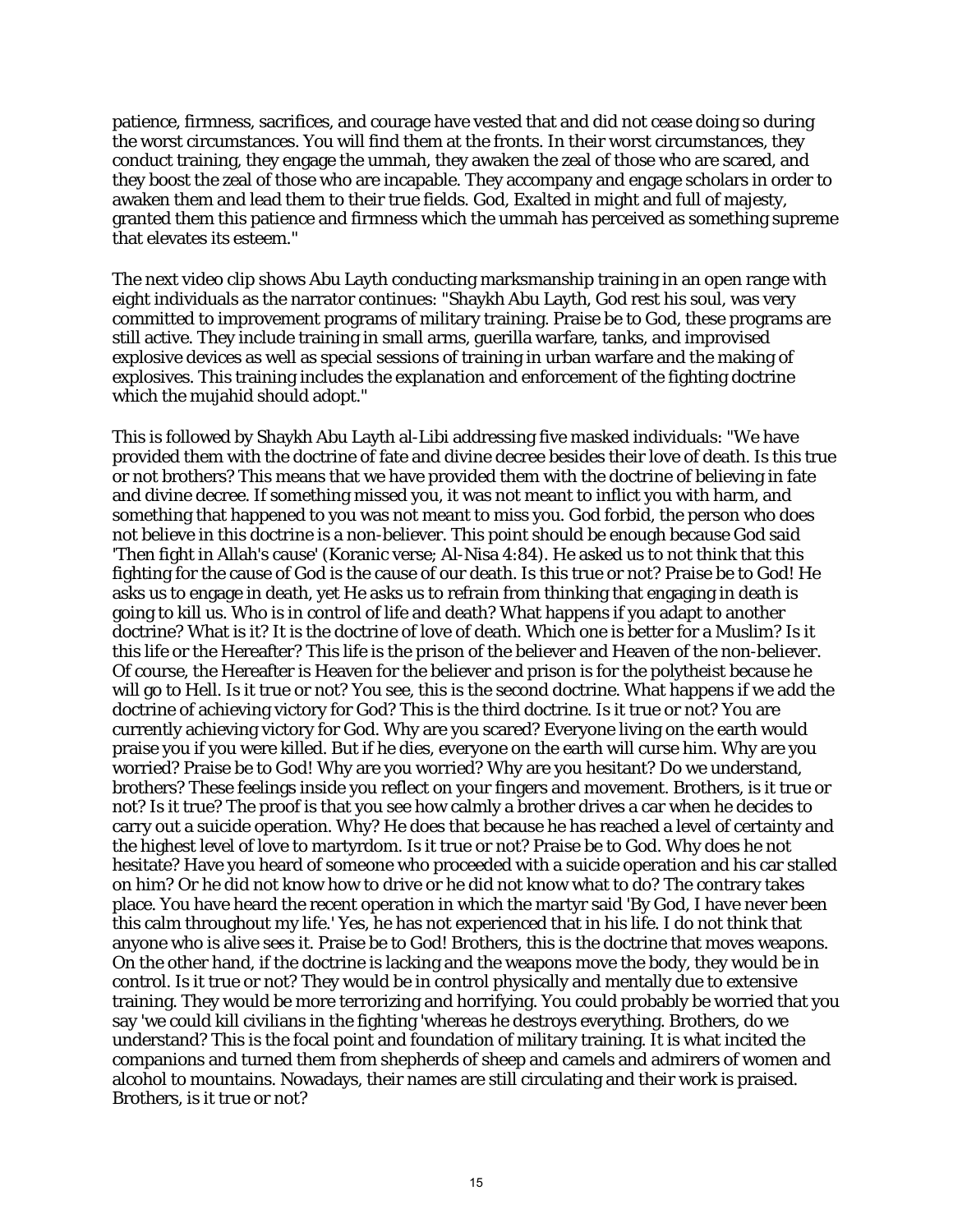"Do not think that this discussion is about emotional issues that stay in the mosque or things related to the heart which we mention during the prayer and say that we are men facing other men in the fight. No! They are men if they are indeed men. What are we? We are demons. Do you understand? We are demons. We eat everything that belongs to them."

Shaykh Atiyatallah, with his face obscured, says: "He excelled in affection for jihad and support of the religion. Jihad overwhelmed him while he had multiple interests. The fact is that no human being can reach the ranks of glory unless they are dedicated to work according to the idea or the cause in which they believe. This is in everything, in knowledge, work, jihad or others; it is even in worldly matters and in its gains as well.

"By the way, even the worldly people, who do not believe in God or Judgment Day, say: 'A successful person is one who dedicates the application of an idea if he believes in it and also sacrifices and dedicates for its sake.' This is the true meaning of this sentence. This is how Abu al-Layth was: dedication and sacrifice in the work he believed in for jihad, establishment, application of the religion, and endeavoring for the sake of God to obtain the pleasure of Almighty God, His rewards, and to be awarded a high rank in the hereafter.

"As they say: 'Oh lovers of good cause, our price is costly for those who pursue us, a worn body, a suffering soul, eyes that could not sleep, and a heart that is only in love with us; and if you desire pay the price.' (poem)"

Next the narrator says:"To reinforce these concepts to the mujahidin, the Shaykh, may God have mercy upon him, continued to give lessons and sermons in the frontlines, focusing on the battles and invasions, which happened at the beginning of Islam."

Shaykh Abu Layth al-Libi continues: "Here, history shows us a scene from the time of the great Al-Yamamah battle. This scene is of three Muslim heroes who raced to kill the dishonest Musaylimah. They were Abu Dujanah; Simak Ibn Kharasha, whose leg was broken during the Uhud conquest as he fought against a fierce warrior; and Hamzah Ibn Abdul Muttalib, the lion of God and the lion of the messenger of God, prayers and peace be upon him. He wanted to kill Musaylimah with the same spear that he used to kill Hamza. The third is not a man, but by God, she was better than100,000 men of this time. She was Umm Umarah, Nusaybah Bint Ka'ab. Her right hand was severed while she was holding a knife to defend the messenger of God with her other hand. The three appeared in the scene to show us the greatness of Islam when the souls of its followers are filled with sacrifice for the sake of God.

"These three were pursuing a man, Abu Dujana, who wanted one of two goals, martyrdom or victory, and a man who wanted to atone for his sin by killing the lion of God and the lion of His messenger, prayers and peace be upon him, and a woman who wanted to take revenge for her son with a dagger, one with a broken leg and the other with a severed hand. They took up the cause of Islam while the people of this time who have legs and hands do not benefit the religion of God. The messenger of God was insulted, the Muslim women were captured, and the sons of Muslims were baptized. Muslim men were humiliated, scholars were oppressed, the mujahidin were killed, and the pious were imprisoned but no one said 'There is no God except God, I have endowed myself for the sake of God.' (Here is an example of)a woman brave like men. 'If women are as what we saw, I would prefer women to men' (poem). 'The feminization of the name of the sun is not shameful, and the masculinity of the moon is no pride' (poem).

"Pride is through deeds, pride is through the making of men, pride is fighting heroes and pride is by fighting for the sake of Almighty God. These three proceeded to race until Abu Dujanah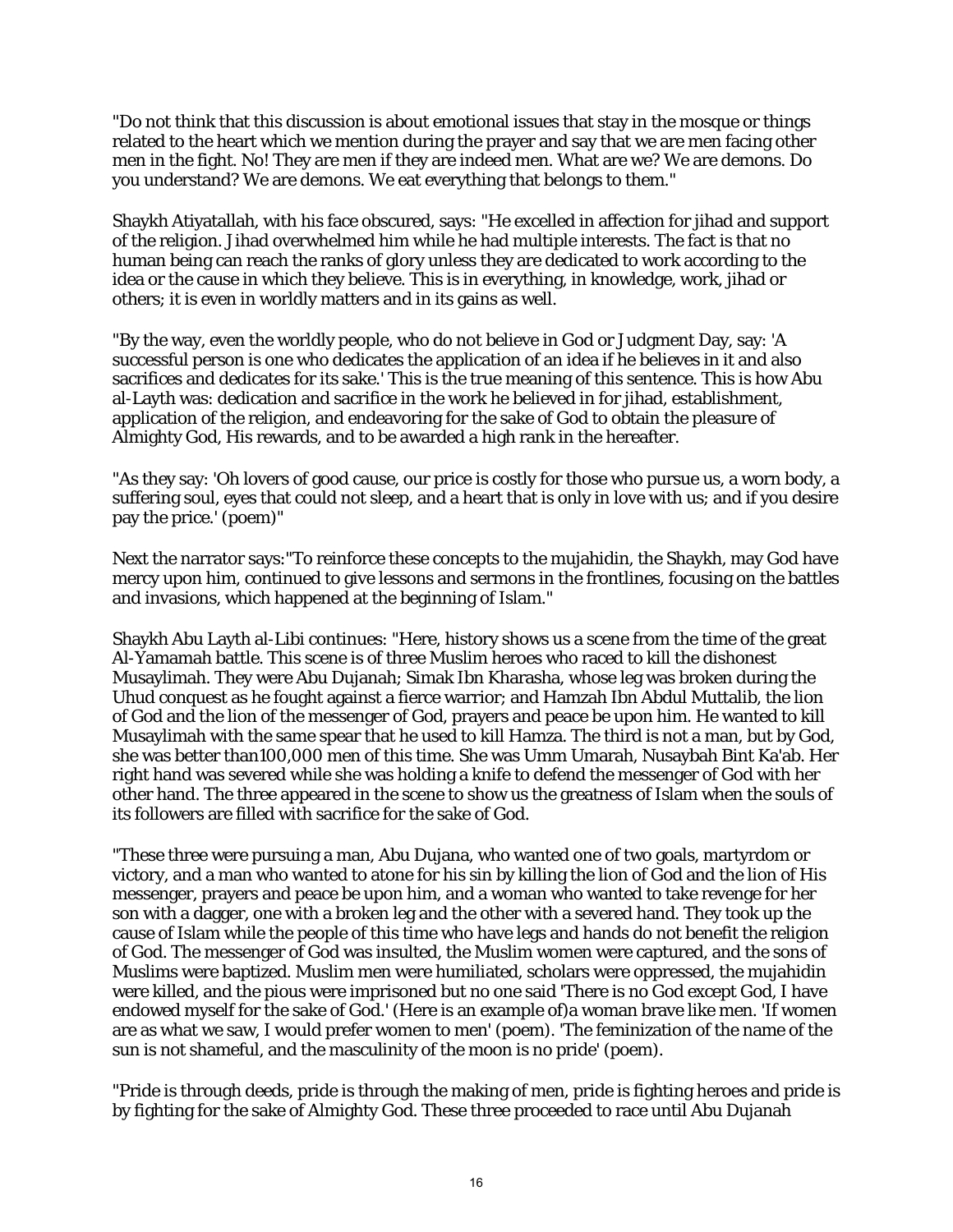reached Simak Ibn Kharasha and raised his sword and the lion (Hamza Ibn Abdal Muttalib) shook his spear and Nusaybah 'Umm Umarah prepared her dagger. The lion threw his spear and it struck Musaylimah before Abu Dujanah's sword, and then Nusaybah struck him with the dagger, and then the liar died. The liar was killed in a historical epic, which Islam has shown us as a brilliant jewel to those who want to follow their example.

"'Oh you who gather all, these are my fathers, bring those like them to me if you bring us together'(poem).

"These men, these heroes are the makers of the impossible; they willfully died. Those are the ones with whose history we were brought up; those are the ones who arouse our souls with grudges against the non-believers and make us support this religion when were member their deeds. Oh Muslims, oh Muslims, this is your origin. Oh non-believers, we fight you with those. The fighting raged, and the apostates and the non-believers were struck down, and Abbad Ibn Bishr proceeded and fought until he got killed. The heroes proceeded and 500 heroes from those who followed the Koran were killed in this battle, to say to those who come after them that the Koran is through deeds, carrying the Koran is by fighting, and that the Koran was revealed to see what those who follow it will do with it. As Ammar Ibn Yassir said: 'Oh carriers of the Koran, embellish the Koran with your deeds. There is no good if the holder of the Koran does not benefit Islam. The Muslims battled, the non-believers were killed, and the battle ended. The end of this battle was the end of the apostates in the Arabian Peninsula."Next the image of mujahidin in training appears and the narrator is saying: "To fulfill God's promise' and fight the Pagans all together as they fight you all together' (Koranic verse; Al-Tawbah 9:36). And Almighty God's words: 'Truly Allah loves those who fight in His Cause in battle array, as if they were a solid cemented structure'(Koranic verse; Al-Saff 61:4). After years of cooperation and coordination with Al-Qa'ida, the shaykh along with a group of his brothers, decides to unite with Al-Qa'ida."

Shaykh Abdallah Sa'id says:"Before his death, the shaykh, God's mercy be upon him, joined Al-Qa'ida so that we would become one rank against the enemies of Islam, as God loves and becomes pleased by this. A few months after this blessed pledge, God gave him what he wanted and aspired to: martyrdom for the sake of God, something he had awaited for so long. Tuesday night, 21 Muharram 1429 (corresponding to 29January 2008) was the date he became a martyr, which was the reason he participated in battles and it was what he sought and was eager to attain. We reckon that God has chosen him and picked him out from among his brothers and took him for His own self in order to honor him and to make him special, God willing. God the Exalted says: 'And that He may take to Himself from your ranks Martyr-witnesses (to Truth)' (Koranic verse; Al Imran 3:140). So God bless your soul, oh Abu Layth, every brother I met always prays for you and mentions your charity and takes your high-class manners as an exemplar and praises your good deeds."

Shaykh Ayman al-Zawahiri says: "Another attribute God bestowed upon him was his concern for the unity of Muslims, even his devotion for redemption and desire to solve the problems among the brothers. He took the initiative for this and he strove for it within his abilities, with honesty and sincerity which everyone noticed and which made them have confidence in his words and feel safe with him. I pray to God Almighty to accept his good deeds and his martyrdom and for us to join his goodness without any disgrace or regrets or infatuation."

The narrator continues:"A person cannot say enough about the virtues of Shaykh (Abu Layth) al-Libi, God bless his soul. Perhaps these words by the brother Abdallahal-Shami, God bless his soul, who was killed after Shaykh (Abu Layth al-Libi) will summarize this matter for us.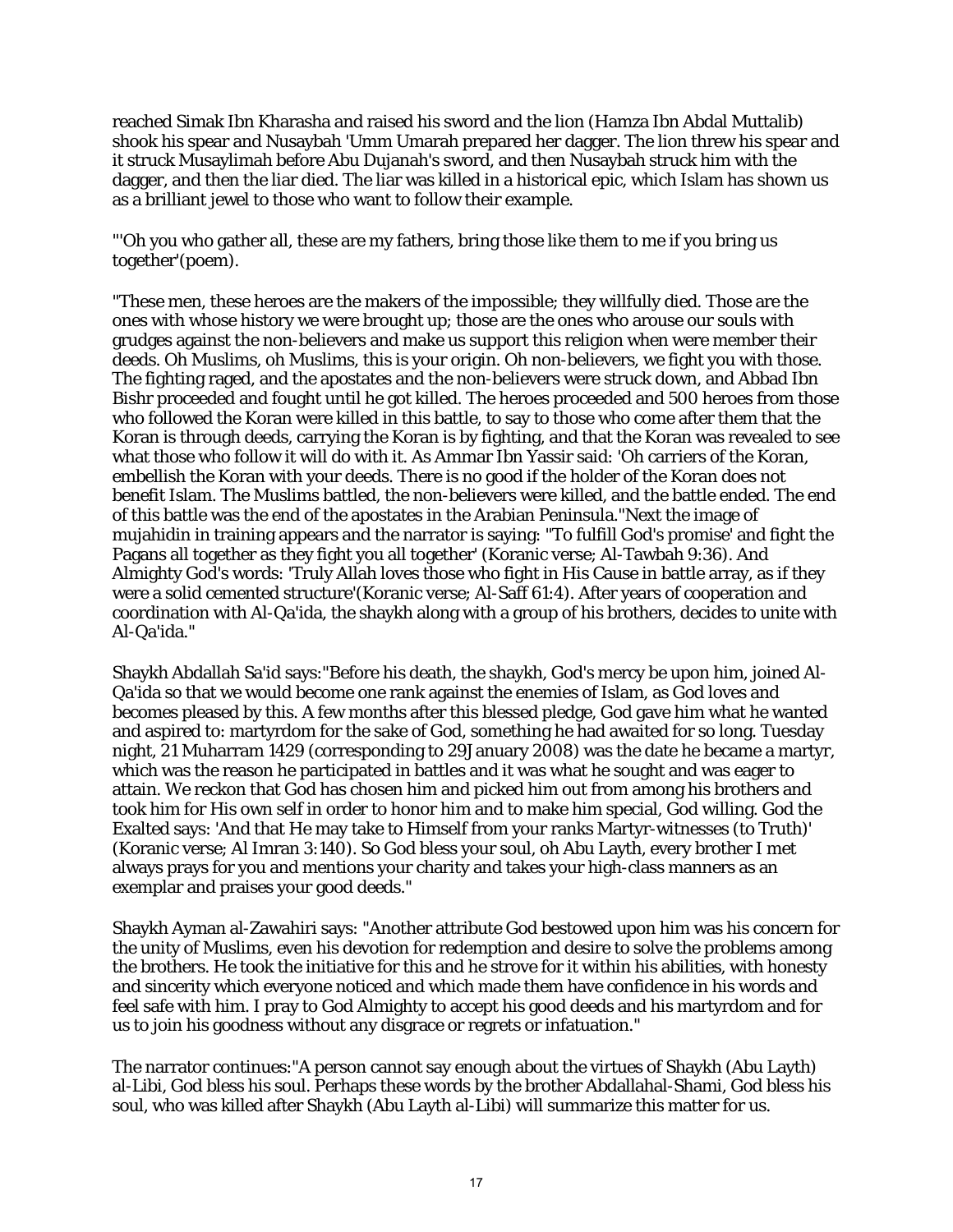"Until now, I myself still find their impact on the field of jihad, this is true. I (speak) for myself or my brothers who were with me or the ansar (supporters) with whom we are living. When you live in close proximity to Shaykh Abu Layth, you find in him the attributes which we call the attributes of the forefathers, God bless their souls. The most predominant attributes are piety, honesty, and loyalty. He always tried to carry out good deeds which not many people knew about; even those closest to him would not know because he tried his best to dedicate those deeds to God, the Exalted and Blessed. No one would know about these deeds."

After this, the narrator continues: "Some may think that jihad is to only wage battles, but the truth is far from that. Living in the fields of jihad is the true touchstone in making men and the active field to raise the young men of the ummah. Shaykh Abu Layth (al-Libi), God bless his soul, was one of the models for this truth, which was manifested through him."

Shaykh Atiyatallah, with his face obscured, adds: "First Abu Layth (al-Libi), God bless his soul, was a great young man. In all the world, young man means nobility, generosity, its honor, its pride, modesty, and the power of ambition and to seek perfection and to race to high places in goodness and to steer away from absurdity and degradation. Also experience made him cunning, meaning he made learn from his past experiences during his life where he read (understood) them correctly and built upon hem where he knew explanations and wisdom and he knew the right and wrong and the good and ugly and he became educated and wise. This is a very important matter because some people go through many experiences and perhaps large, grave, complicated experiences that are very useful but might not benefit from them because they incorrectly read the experience, therefore the experience returns to them with bad consequences, may God exempt us for this. More important we go back to Shaykh Abu al-Layth. He was always a useful, experienced person who was advanced and always seeking favor. He never stopped seeking favor; in other words, he always wanted to be the best. Every day he would be better than the day before. He was a good listener and made use of it and was not averse to learning from anyone. With time and experience, he was the son of his time and the men of his time along with his men. As I mentioned, he was a leader, a person with a complex personality, a useful advanced person who was not only set into his customs but rather he was always looking for the more complete, the better and the best, a truthful transparent person. He was also an educator, meaning that he was an education person who had a strong structured personality and was interested in education and building personalities. He knows people and their true makings, attributes, values, and differences, and he knows their weaknesses and their shortcomings. He understood well and had good straight values, good knowledge. The great brothers noticed this and they used to send their sons who had reached puberty to be with him in his centers and under his supervision."

Next the narrator is heard adding: "Some may think that the mujahidin do not know anything other than the language of fighting and that their life is filled with deployment and chases and therefore it is impossible to live a married life and to establish a family and raise children. But the truth is very different from this. Shaykh Abu Layth, God bless his soul, who was considered to be one of the busiest leaders, was married (the video shows his photograph with a child) and a father of two children whom he dearly loved and cared to make happy. Also the Shaykh, God bless his soul, was a social, happy person (the video shows him laughing with another mujahid). He was loved by everyone who knew and met him (he is shown sitting and talking to another man in a friendly manner). He was humble and served his brothers (he is shown stirring a pot) and attempted to solve their problems. Also, God bless his soul, he was very eager to prepare food for his brothers and enjoyed serving it to them. As for drinking Arabic coffee (men are shown sitting by a fire drinking coffee), it was a present from the shaykh to those who enjoyed it after military training, and a custom that almost never parted from him, where he, God bless his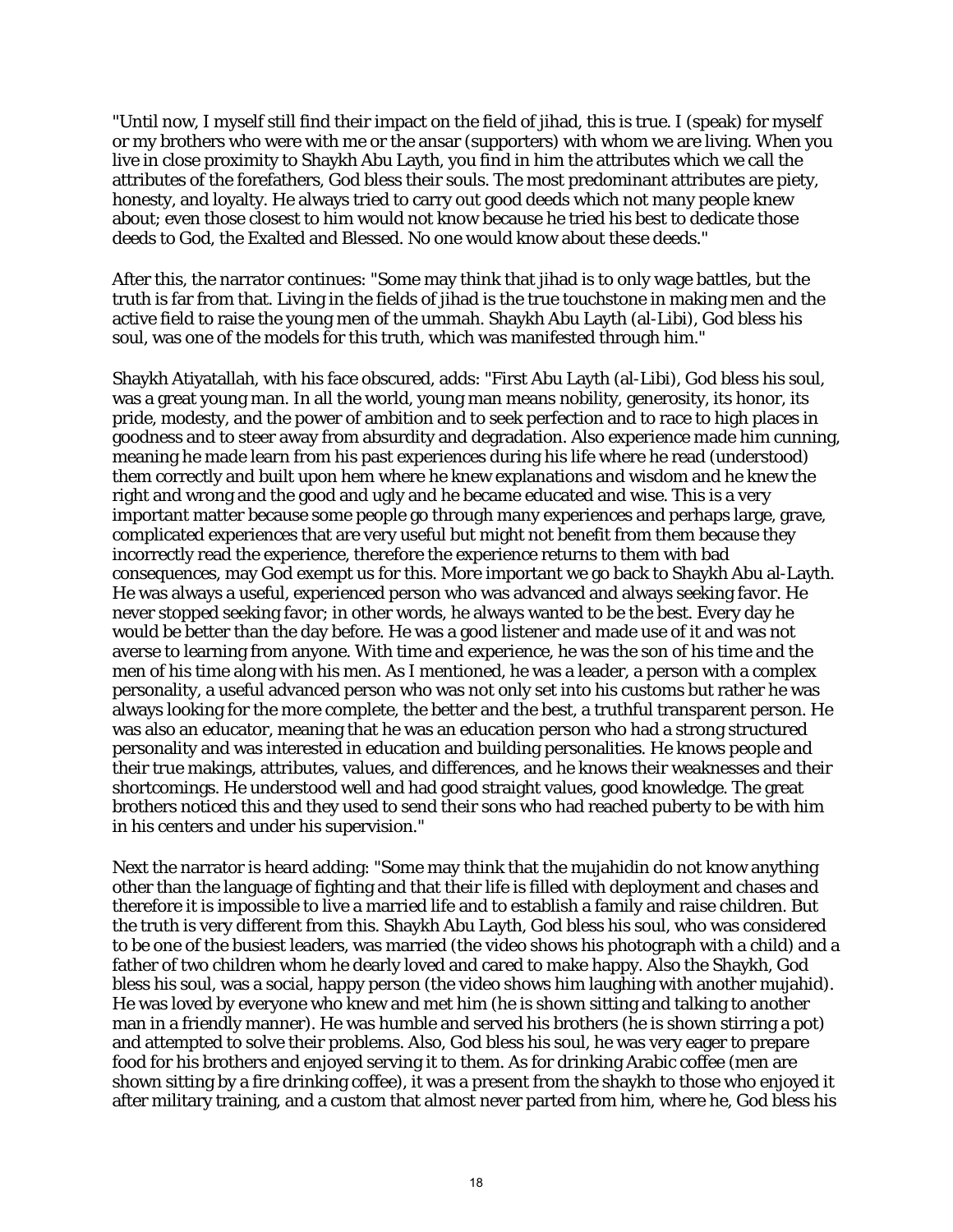soul, used to supervise it himself and serve it to his brothers. Along with the distinct attributes of the shaykh, God bless his soul, with people, something greater was inside of this matchless leader which was not truly known, even by those closest to him until after he was killed, God bless his soul. We consider him so and God is his best judge."

Then Abu Yahya al-Libi says:"I say a word and only God knows and He is my witness, praise be to God, the Great and Almighty. I lived with Shaykh Abu Layth for a long time over periods of time and in many fields and different circumstances which makes you know the true meaning of men and their reality. But truly my brothers, after Shaykh Abu Layth, God bless his soul, was killed, I found some of the papers he wrote while he was alone and some phrases he wrote while he was in solitude. It was then, I swear to God, that I said I did not know Abu Layth until after he was killed. I did not know him until after he was killed. I found in him a truthful concealed relationship between himself and God, the Great and Almighty, through phrases that he wrote alone, not to present them in books or to publish in volumes or in compositions, rather they were thoughts or words of belief that moved his heart from time to time and he wrote them down. We pray to God, the Exalted and Blessed He be, to accept him with the martyrs."

The narrator continues:"A short time before his martyrdom, God bless his soul, those who joined the caravans of martyrdom yearned to meet him and received glad tidings for his coming and this is what a dreamer sees."

Next the video shows AbuYahya al-Libi sitting with Abdallah al-Shami, as Al-Libi says: "Before we end this session, I would like to talk about a few dreams that the shaykh mentioned to me a few months before his killing. One of the dreams which I might have told you about relates to one of the members with whom he lived for a long time. He is brother Abd Al-Salam Al-Turkistani and the shaykh was very fond of him. He used to praise him in his character, his morals, and his work. Our Brother Abd Al-Salam Al-Turkistani was killed about eight months prior to the killing of Shaykh Abu Layth, an event which moved him deeply. Only two months before he was killed, he told me what he saw in a dream. He said, 'I am not sure whether it was a dream or a shred of my imagination but listen to it.' He said that he saw Abd al-Salam al-Turkistani, may God's mercy be upon him, in the sky, and he said, 'I asked him, what are you doing here? Aren't you in paradise?' He said 'Yes, I am in paradise, and my standing is very elevated in it, however, I heard that you will soon come to us, so, I am staying back to wait for you.'

"This is one of the dreams he told me about. Only a day before he was killed, only one day before he was killed, he said, 'I saw that I entered a room and in it, I found Shaykh Usama bin Ladin sitting, his face cheerful and rejoicing.' He continued, 'I sat before him as if he was giving me some orders while I was listening to him. When he finished, I stood up and I embraced him and kissed his head and face; then I left.' Perhaps it was a farewell sign to Shaykh Usama Bin Ladin and those brothers with him and turning over to him the trust that was on his shoulders."

The narrator adds: "His story with the martyrs is a story of hardship and a price for this standing through the sacrifice of flesh and blood. In the course of his association and life with the martyrs and their memories and his feeling of affection and humbleness, he lived in the hope of a reunion, in nostalgia and yearning, and in fear of distress until God granted him his wish as we hope and believe. This was the conclusion of a martyrdom that he yearned for and which he prayed for at length and regarded as a good omen."